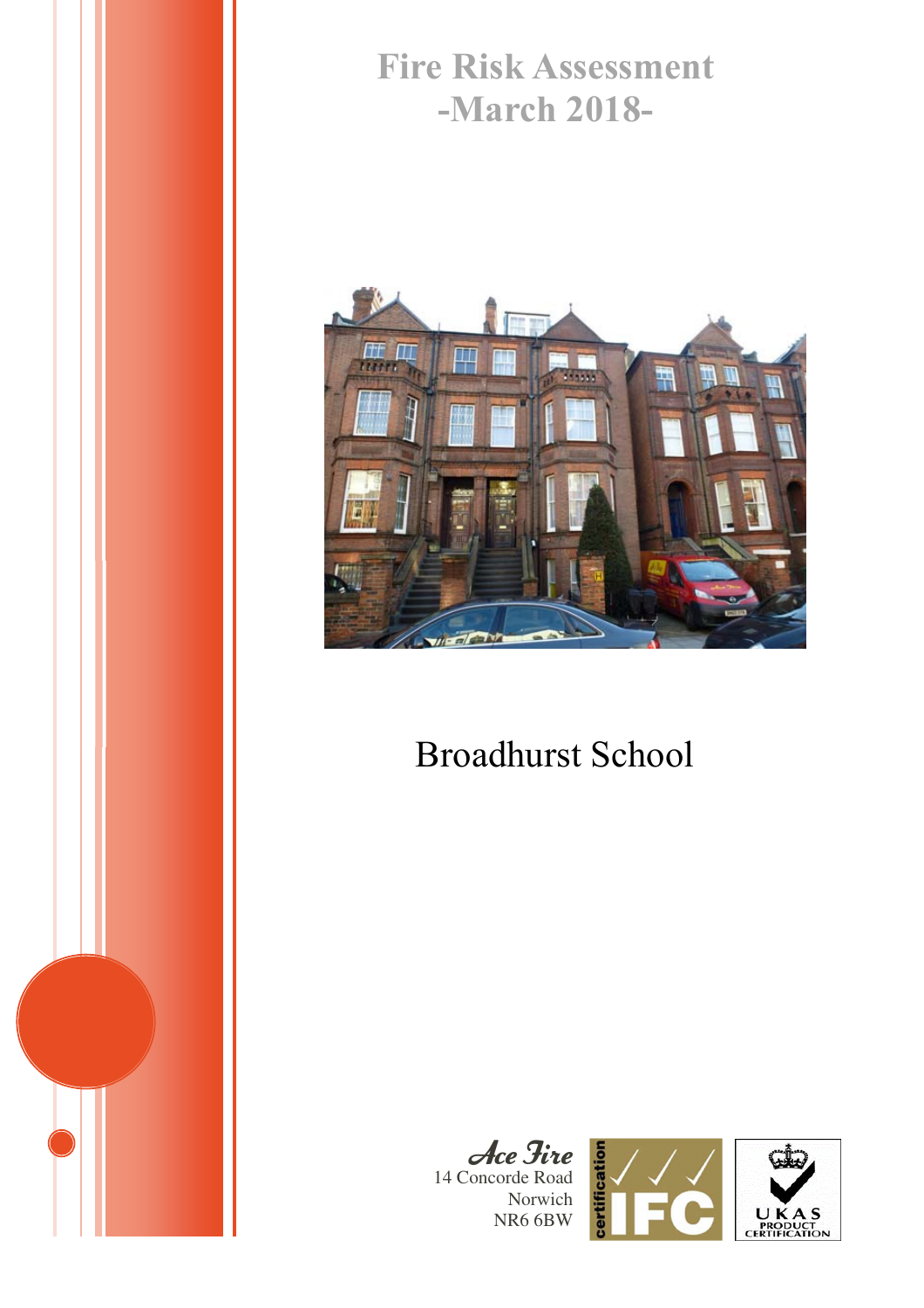## **Index:**

| Property Information                                                         | Page 3  |
|------------------------------------------------------------------------------|---------|
| <b>Statement of the Fire Risk Assessment</b>                                 | Page 4  |
| Scope of the Fire Risk Assessment                                            | Page 5  |
| General Information                                                          | Page 6  |
| Fire Hazards and Their Elimination or Control                                | Page 7  |
| <b>Fire Protection Measures</b>                                              | Page 9  |
| <b>Management of Fire Safety</b>                                             | Page 11 |
| Photo Library                                                                | Page 14 |
| Level of Fire Risk                                                           | Page 15 |
| <b>Action Plan Colour Coding Reference</b>                                   | Page 17 |
| <b>Action Plan</b>                                                           | Page 18 |
| Example of a Fire Safety Maintenance Check List                              | Page 19 |
| <b>Emergency Plan Bullet Points</b>                                          | Page 20 |
| Fire hazards, elimination or control measures and relevant codes of practice | Page 21 |
| <b>Notes</b>                                                                 | Page 24 |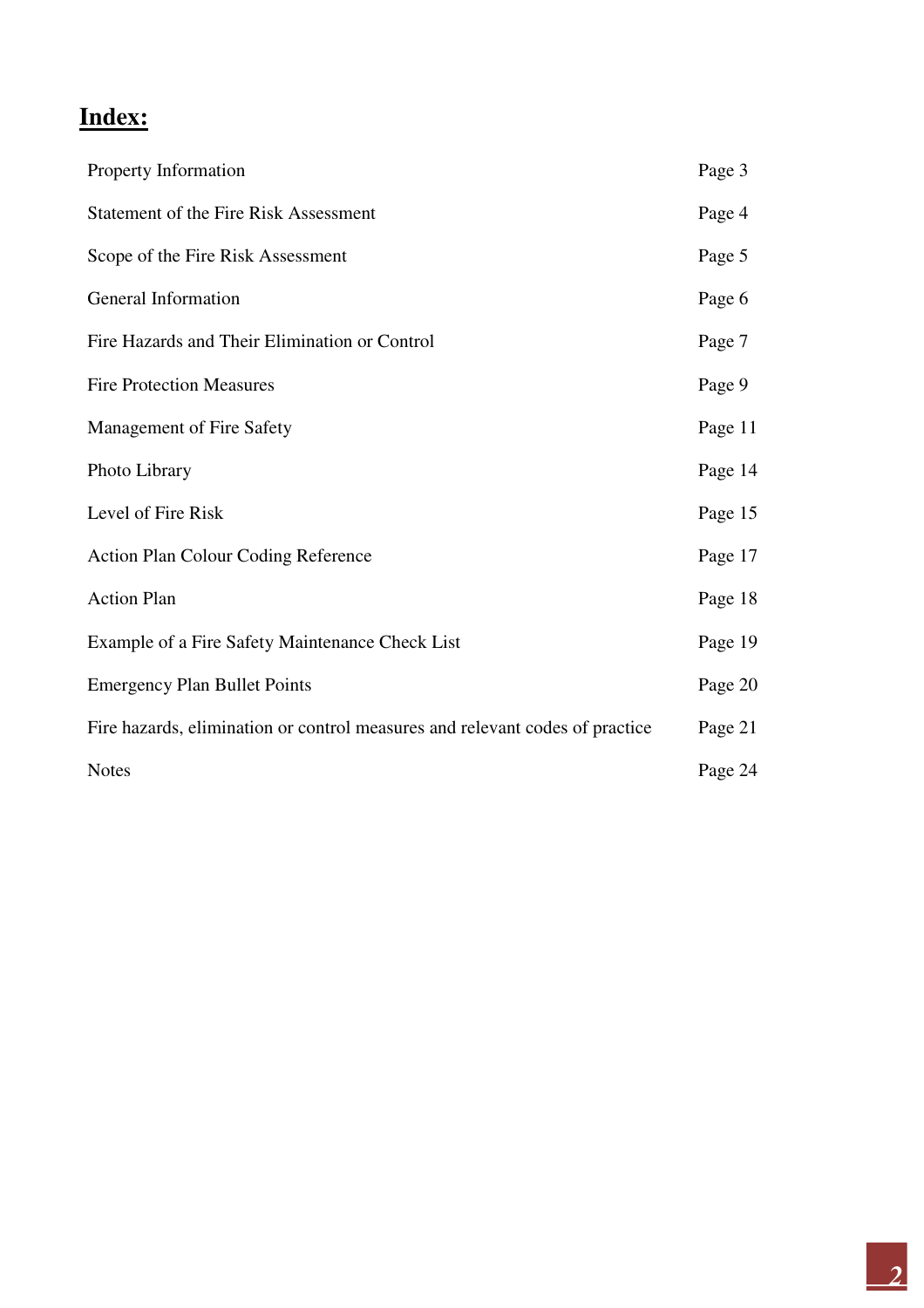| <b>Property Information</b>                          |                                                                      |
|------------------------------------------------------|----------------------------------------------------------------------|
| <b>Property Address</b>                              | <b>Broadhurst School, 19 Greencroft Gardens,</b><br>London, NW6 3LP. |
|                                                      |                                                                      |
| Name of responsible person/persons                   | Mr B Berkery.                                                        |
| <b>Site Manager</b>                                  | Mr B Berkery & Mrs Sylvester.                                        |
| <b>Areas of assessment</b>                           | All areas & rooms within no.19 and the basement                      |
|                                                      | area of no.21 Greencroft Gardens.                                    |
| Building type & construction                         | Single occupancy semi-detached building dating                       |
|                                                      | back to the 1890's with various conversions since.                   |
|                                                      | <b>Constructed from traditional and modern</b>                       |
|                                                      | materials.                                                           |
| Significant changes since last fire risk assessment. | The administration (offices) areas have been                         |
|                                                      | relocated to the basement areas of No. 21. The                       |
|                                                      | vacant room at the top of the school is now                          |
|                                                      | occupied by the Reception class, maximum of 20                       |
|                                                      | pupils.                                                              |
|                                                      | Due to these changes the emergency evacuation                        |
|                                                      | plans have been reviewed and rewritten.                              |
|                                                      | Further comments on the above are made within                        |
|                                                      | this report.                                                         |
| <b>Number of floors</b>                              | 5.                                                                   |
| Date of previous risk assessment                     | January 2017.                                                        |
| Assessment carried out & prepared by:                |                                                                      |
| Tim Redman of Ace Fire. 26/03/18.                    |                                                                      |
|                                                      |                                                                      |
|                                                      |                                                                      |
|                                                      |                                                                      |
| <b>Peer Reviewed by:</b>                             |                                                                      |
| John Sadler of Ace Fire. 11/04/2018.                 |                                                                      |
| coller.                                              |                                                                      |
| <b>Recommended date for review</b>                   | <b>March 2019.</b>                                                   |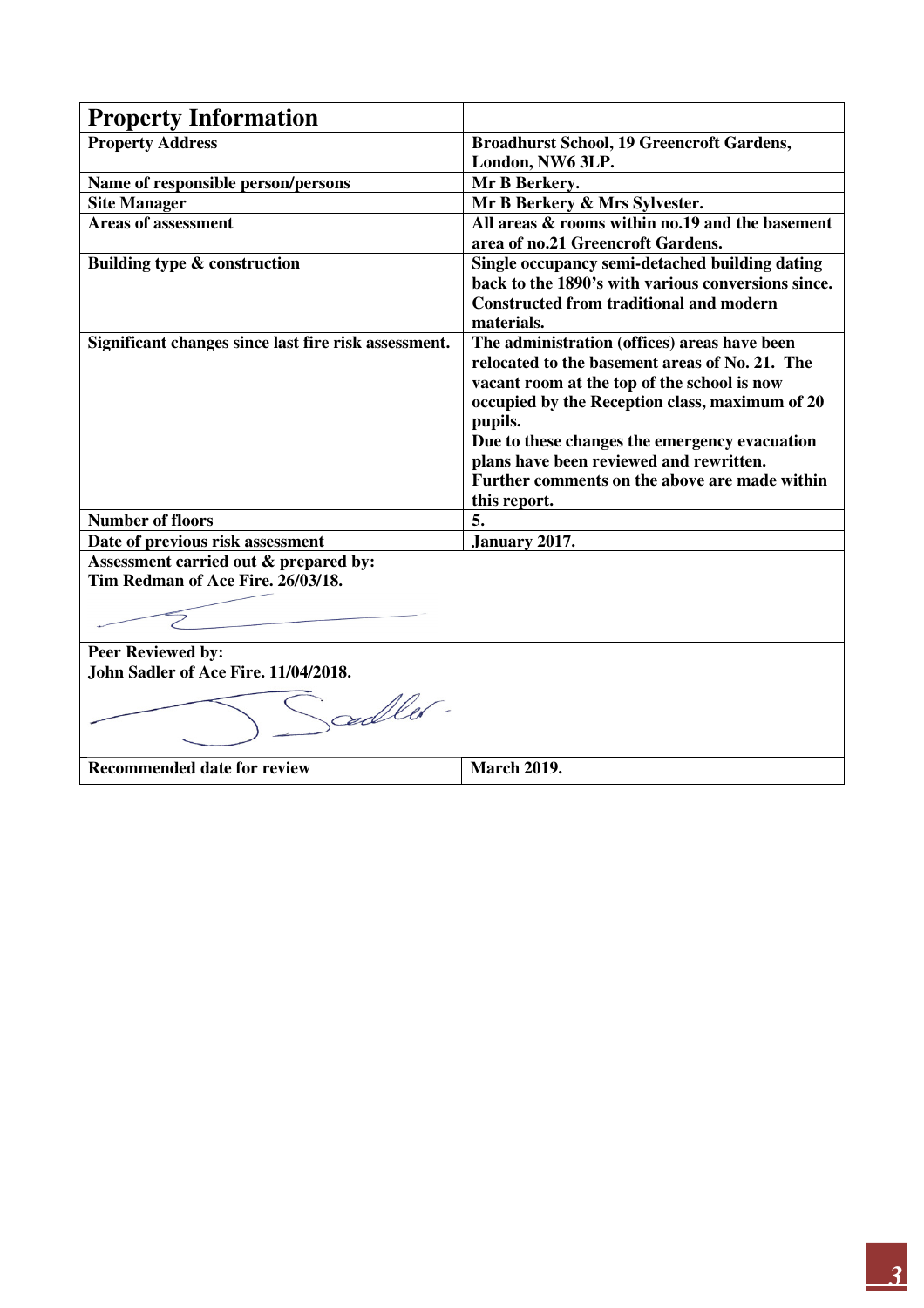## **Statement of the Fire Risk Assessment**

This risk assessment is made under the requirements of the Regulatory Reform (Fire Safety) Order 2005 and where necessary guidance, recommendations and instruction has been taken, and quoted, from; The British Standards, The Buildings Regulations Part B 2010, Health & Safety at Work Act 1974, Management of Health & Safety at Work Regulations 1999, Electricity at Work Regulations 1989, Provisions and Use of Work Equipment Regulations 1998, The Housing Act 2004 and from a series of publications issued by Department for Communities and Local Government (DCLG) Fire Safety Risk Assessment guides and industry recognised guides such as Local Authorities Coordinators of Regulatory Services (LACoRS) "Housing – Fire safety" and the Local Government Group "Fire safety in purpose-built blocks of flats".

The potential hazards and/or risks identified (if any) in each section of this document increase the risk to life and/or property safety in and around the areas assessed.

The additional controls, recommendations and actions given for each section of the action plan/summary section of the document should be dealt with accordingly in order to bring the assessed areas up to the required standard and to reduce the risk to a level which is acceptable in the circumstances.

Additionally, in accordance with The Regulatory Reform (Fire Safety) Order 2005, the responsible person/persons must, among other things 'provide his employees with comprehensive and relevant information on the risks to them identified by the risk assessment, the preventative and protective measures to take and the procedures and measures which are in place for serious and imminent danger.

Before employing a child, the responsible person/persons must provide the parents of the child, among other things, with comprehensive and relevant information on the risks to that child identified by the risk assessment, the preventative and protected measures taken and the procedures and measures which are in place for serious and imminent danger.

The responsible person/persons must also co-operate with other relevant responsible persons (sharing the same occupancy) and inform them of relevant risks in his undertaking.

Where appropriate and necessary the assessment has included the consideration of sections 1-6, 8, 9 and 11 of the Dangerous Substances and Explosive Atmospheres Regulations 2002 (DSEAR) and other legislation relevant to the premises.

The risk assessment should be available for inspection or validation by any authorized person and should be reviewed:

Following a change of work practice,

Following a significant change of staffing level,

Following any structural or material change to the premises or processes conducted,

Following any change in the fire precautions in the premises,

Following any near miss or fire incidents,

At recommended intervals of no more than 12 months,

The purpose of this report is to provide an assessment of the risk to life in these premises, and, where appropriate to make recommendations to ensure compliance with fire safety legislation. The report does not address the risk to property or business continuity from fire.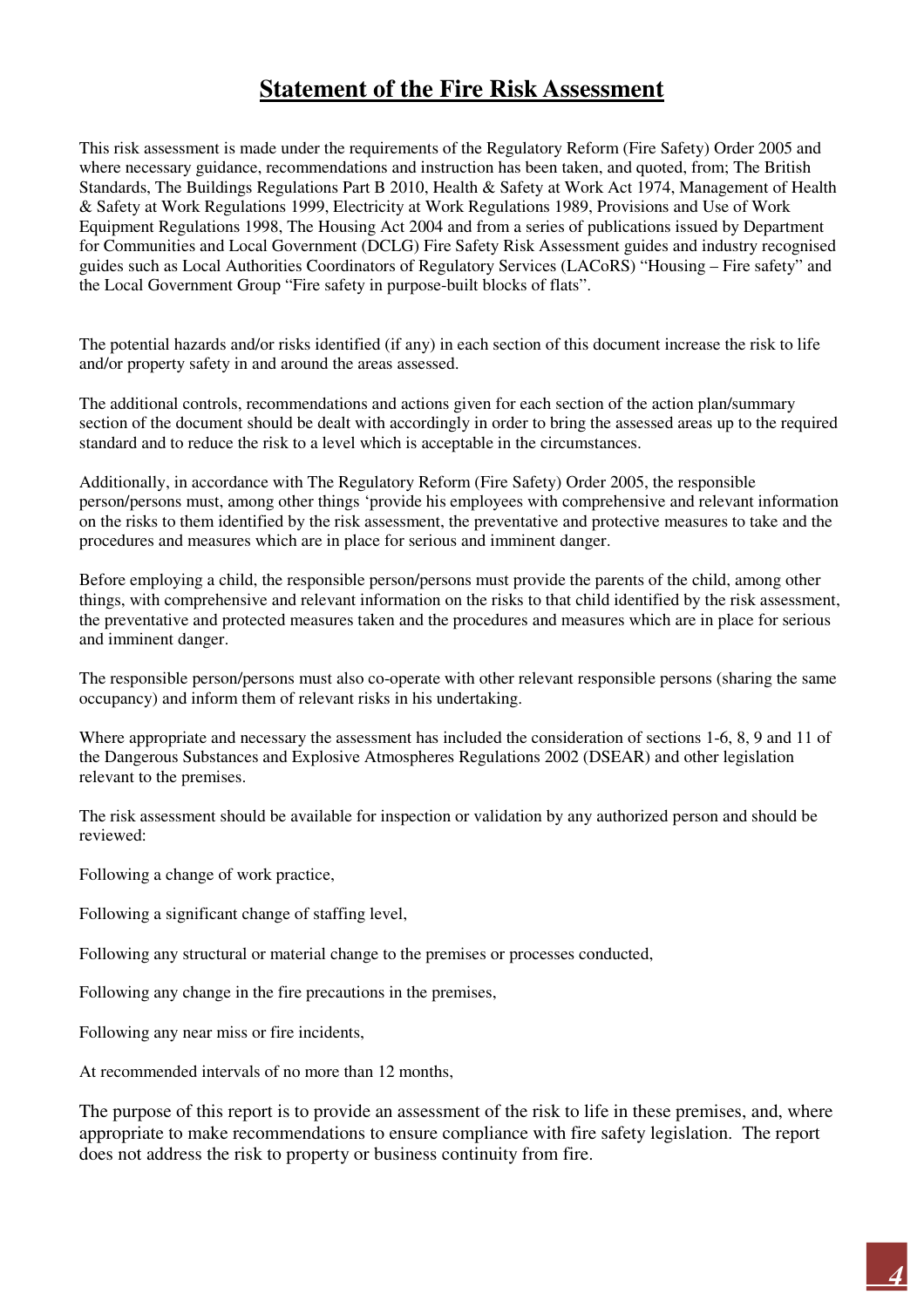### **Scope of the Fire Risk Assessment**

**In relation to the prevention and management of fire within these premises the following subjects are examined in this report:** 

- **Means of escape from the premises.**
- **Fire exit & other fire safety signage.**
- **Means of raising the alarm.**
- **Emergency Lighting.**
- **Emergency Plans.**
- **Firefighting Equipment.**
- **Risk of Arson.**
- **Electrical appliance safety.**
- **Staff training.**
- **Compartmentation.**
- **Fire safety management.**
- **Fire detection & warning.**

Note:

Whilst carrying out this fire risk assessment we will highlight any matters for concern that is discovered during the course of the assessment. It must be born in mind however that we can only report on what is found at the time of carrying out the assessment. Potential fire risks may well be different now than at the time of the risk assessors first visit audit and preparation of the report.

The fire risk assessment has been carried out as Type-1 Non-Destructive and cannot/should not be used as the building's structural inspection report or survey, if required such arrangements should be carried out by a competent person, namely a qualified building inspector.

A Type 1 fire risk assessment is the basic fire risk assessment required for the purpose of satisfying the Fire Safety Order (FSO). The inspection of the building is non-destructive. Where there are demountable false ceilings it may be appropriate to lift a sample of readily accessible false ceiling tiles. In addition, it will normally be appropriate to open a sample of service risers, provided access is practicable at the time of inspection. Unless there is reason to expect serious deficiencies in structural fire protection – such as inadequate compartmentation, or poor fire stopping – a Type 1 inspection will normally be sufficient for most premises. Where doubt exists in relation to these matters, the action plan of a Type 1 fire risk assessment may recommend that one of the other types of fire risk assessment be carried out or that further investigation be carried out by specialists. (However, this should not be a generic recommendation of all Type 1 fire risk assessments; the recommendation should be based on identification of issues that justify reason for doubt.)

The aim of this document is to assess fire risks within the building in order to protect persons working, residing and visiting the property including any contractor carrying out work at the building.

It is the duty of the person/persons deemed responsible for the property to ensure that the necessary requirements are met.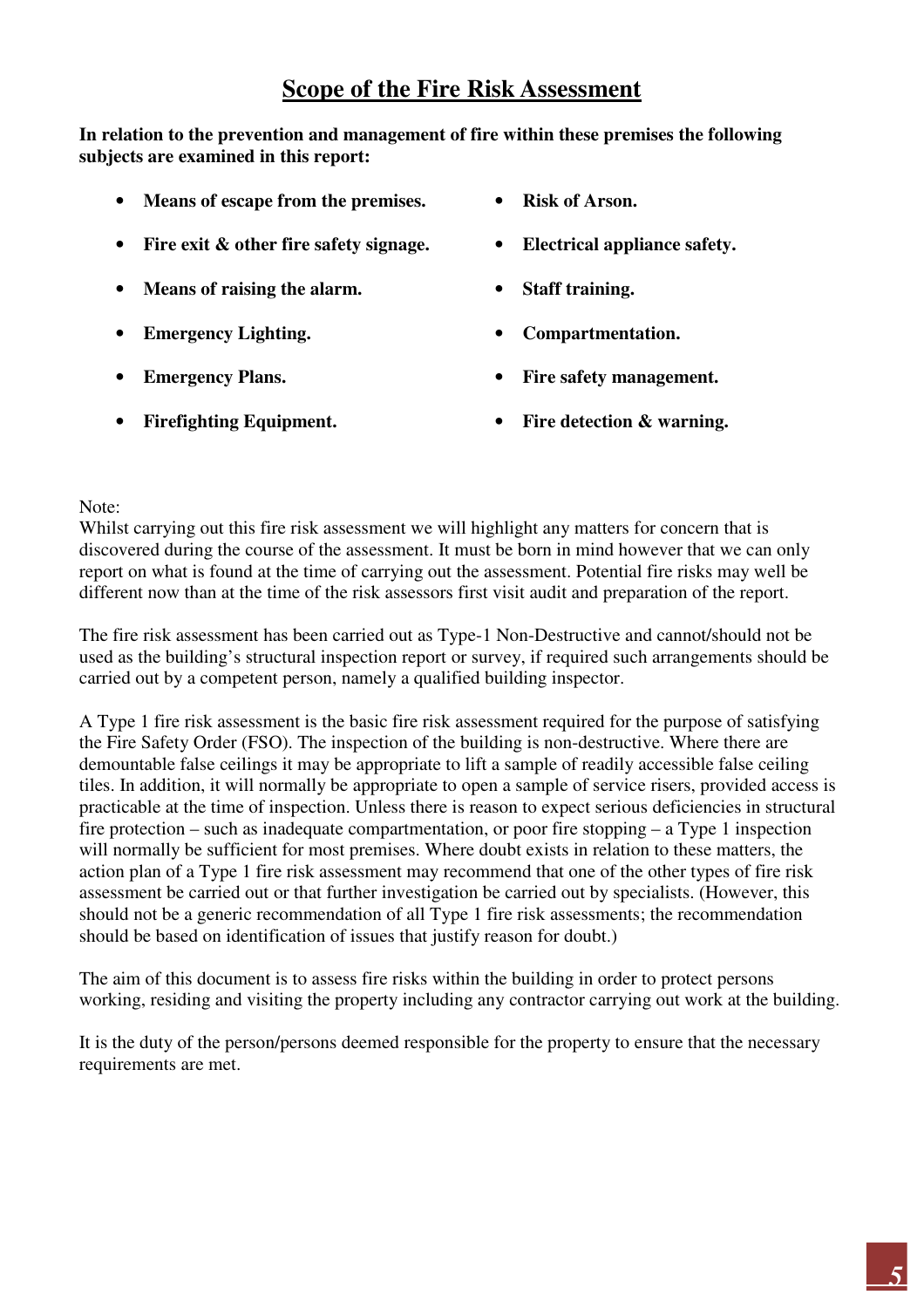|                  | <b>General Information</b>                                                                                                                  |                                                                                                                                                                                                                                                                                                                   |  |  |
|------------------|---------------------------------------------------------------------------------------------------------------------------------------------|-------------------------------------------------------------------------------------------------------------------------------------------------------------------------------------------------------------------------------------------------------------------------------------------------------------------|--|--|
| 1                | <b>The Premises</b>                                                                                                                         |                                                                                                                                                                                                                                                                                                                   |  |  |
| 1.1              | Number of floors                                                                                                                            | 5.                                                                                                                                                                                                                                                                                                                |  |  |
| 1.2              | Approximate floor area (m2)                                                                                                                 | 1100m <sup>2</sup>                                                                                                                                                                                                                                                                                                |  |  |
| 1.3              | <b>Brief details of construction</b>                                                                                                        | Built in the 1890's and<br>developed over recent years,<br>constructed from brick,<br>concrete, plasterboard<br>timber.                                                                                                                                                                                           |  |  |
| 1.4              | Use of premises                                                                                                                             | Education premises for<br>children from the ages $2\frac{1}{2}$ -<br>$4\frac{1}{2}$ years.                                                                                                                                                                                                                        |  |  |
| $\boldsymbol{2}$ | <b>The Occupants</b>                                                                                                                        |                                                                                                                                                                                                                                                                                                                   |  |  |
| 2.1              | Approximate maximum number                                                                                                                  | 139. 117 children + 22 staff.                                                                                                                                                                                                                                                                                     |  |  |
| 2.2              | Approximate number at any one time                                                                                                          | 139.                                                                                                                                                                                                                                                                                                              |  |  |
| 2.3              | Maximum number of members of public                                                                                                         | None usually, except parents<br>dropping and picking up their<br>children.                                                                                                                                                                                                                                        |  |  |
| 2.4              | Associated times of occupation.                                                                                                             | Mon-Fri $08.00 - 19.00$ (the<br>caretaker is the only<br>occupant within the school<br>until 7pm)                                                                                                                                                                                                                 |  |  |
| $\mathbf{3}$     | Occupants at risk from fire                                                                                                                 |                                                                                                                                                                                                                                                                                                                   |  |  |
| 3.1              | Sleeping occupants                                                                                                                          | None.                                                                                                                                                                                                                                                                                                             |  |  |
| 3.2              | Disabled occupants                                                                                                                          | There are no disabled<br>members of staff or pupils.                                                                                                                                                                                                                                                              |  |  |
| 3.3              | Occupants in isolation                                                                                                                      | No.                                                                                                                                                                                                                                                                                                               |  |  |
| 3.4              | Young persons                                                                                                                               | The school accommodates<br>for children between the ages<br>of $2\frac{1}{2}$ - 4 $\frac{1}{2}$ years.                                                                                                                                                                                                            |  |  |
| 3.5              | Others                                                                                                                                      | Contractors and visitors by<br>appointment only.                                                                                                                                                                                                                                                                  |  |  |
| 4                | <b>Fire loss experience</b>                                                                                                                 | None.                                                                                                                                                                                                                                                                                                             |  |  |
| 5                | Other relevant information.                                                                                                                 | None.                                                                                                                                                                                                                                                                                                             |  |  |
| 6                | <b>Relevant fire safety legislation</b>                                                                                                     |                                                                                                                                                                                                                                                                                                                   |  |  |
|                  | The following fire safety legislation applies to these premises.                                                                            | <b>Regulatory Reform (Fire</b><br>Safety) Order 2005.                                                                                                                                                                                                                                                             |  |  |
|                  | The above legislation is enforced by.                                                                                                       | <b>London Fire And Rescue</b><br>Services.                                                                                                                                                                                                                                                                        |  |  |
|                  | Other legislation that makes significant requirements for fire precautions<br>in these premises (other than the building regulations 2010). | Health & Safety at Work Act<br>1974.<br>Management of Health &<br>Safety at Work Regulations<br>1999.<br>The Office for Standards in<br>Education, Children's<br>Services and Skills (ofsted).<br>Electricity at Work<br>Regulations 1989.<br>Provisions and Use of Work<br><b>Equipment Regulations</b><br>1998. |  |  |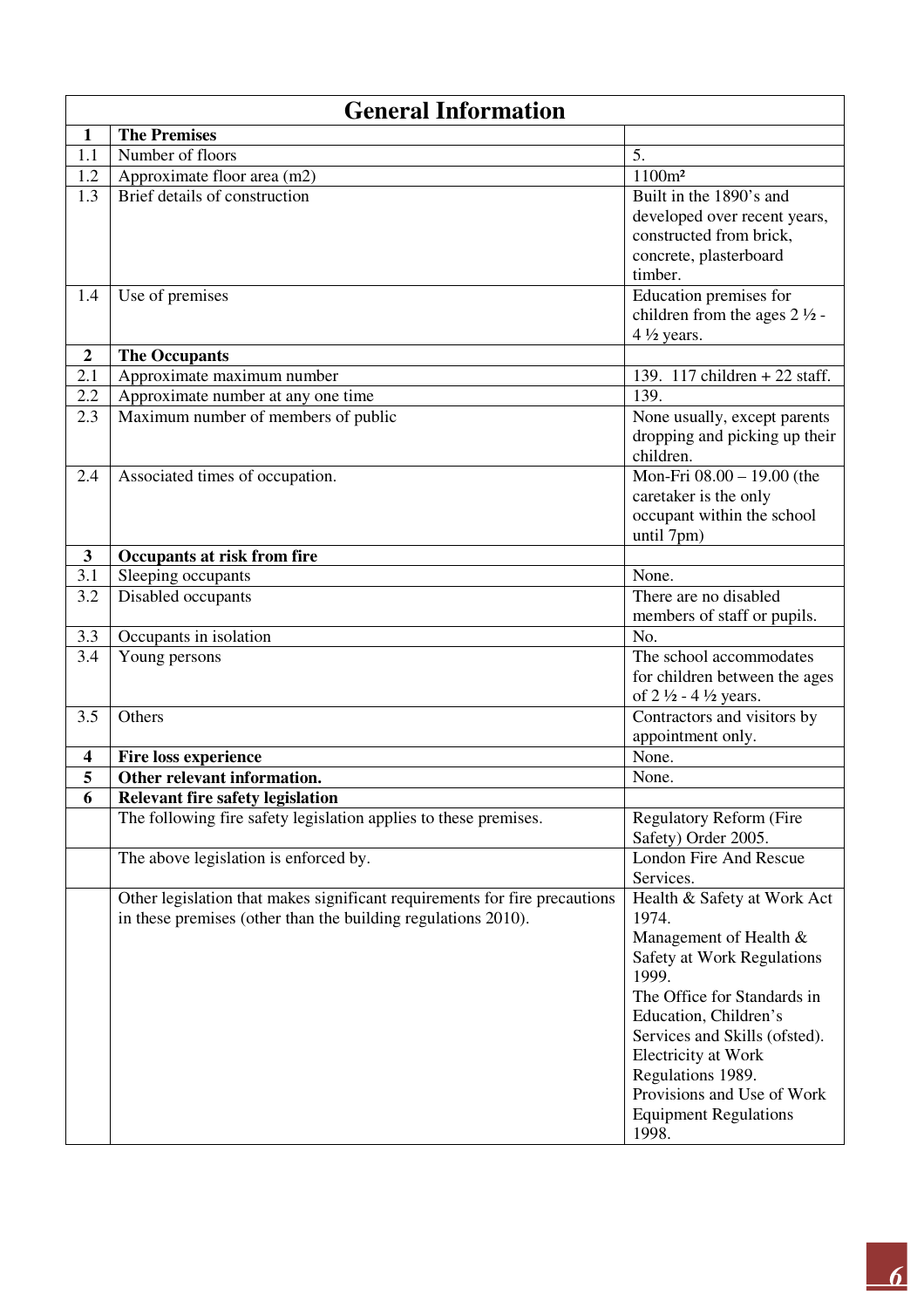|             | <b>Fire Hazards and Their Elimination or Control</b>                                          |                      |                      |
|-------------|-----------------------------------------------------------------------------------------------|----------------------|----------------------|
| 7.          | <b>Electrical sources of ignition</b>                                                         | <b>Yes</b>           | N <sub>0</sub>       |
| 7.1         | Reasonable, measures taken to prevent fires of electrical origin?                             | $\checkmark$         |                      |
| 7.2         | More specifically:                                                                            |                      |                      |
|             | Fixed installations periodically tested?                                                      |                      | ✓                    |
|             | Portable appliance testing up to date?                                                        |                      | $\blacktriangledown$ |
|             | Suitable policy regarding the use of portable electrical appliances?                          | ✓                    |                      |
|             | Suitable use of trailing leads and sockets/adapters?                                          | ✓                    |                      |
| 7.3         | Comments and potential hazards:                                                               |                      |                      |
|             | The fixed electrical installations appear to be in a good working order, the last safety      |                      |                      |
|             | inspection/test, in accordance with the IEE Wiring Regulations (BS7671), was carried out      |                      |                      |
|             | in 2011. The next inspection was due in 2016, there is no evidence to suggest that this had   |                      |                      |
|             | taken place.                                                                                  |                      |                      |
|             | Portable electrical appliance testing (P.A.T) was last undertaken in September 2016 by        |                      |                      |
|             | Cambs–Pat (uk) Ltd. In order to maintain the electrical appliances correctly it is            |                      |                      |
|             | recommended that P.A.T is carried out in 2018.                                                |                      |                      |
|             | Trailing and extension leads, where appropriate, are used in good order.                      |                      |                      |
| 8.<br>8.1   | <b>Smoking</b>                                                                                | ✓                    |                      |
| 8.2         | Are measures taken to prevent fires as a result of smoking?<br>More specifically:             |                      |                      |
|             | Smoking prohibited on these premises?                                                         | $\checkmark$         |                      |
|             | Smoking prohibited in appropriate areas?                                                      | ✓                    |                      |
|             | Suitable arrangements for those who smoke?                                                    | $\blacktriangledown$ |                      |
|             | Were these arrangements observed at the time of the assessment?                               |                      | $\checkmark$         |
| 8.3         | Comments and potential hazards:                                                               |                      |                      |
|             | "No Smoking" signs are displayed. It is regarded and widely known that smoking is             |                      |                      |
|             | prohibited within public places and workplaces.                                               |                      |                      |
| 9.          | <b>Arson</b>                                                                                  |                      |                      |
| 9.1         | Does the security against arson appear satisfactory?                                          | ✓                    |                      |
| 9.2         | Are the boundaries and exterior of the premises free from unnecessary combustibles?           | $\checkmark$         |                      |
| 9.3         | Comments and potential hazards:                                                               |                      |                      |
|             | The security of the premises is satisfactory and there has been no recent history of arson or |                      |                      |
|             | vandalism in the surrounding area.                                                            |                      |                      |
| 10.         | <b>Heating installations including portable heaters</b>                                       |                      |                      |
| 10.1        | Are portable heaters in use?                                                                  |                      | ✔                    |
| 10.2        | If portable heaters are used:                                                                 | <b>NA</b>            | <b>NA</b>            |
|             | Are hazardous types used (e.g. LPG or radiant bar heaters)?                                   | <b>NA</b>            | <b>NA</b>            |
|             | Are measures taken to reduce the risk of ignition of combustible materials?                   | $\checkmark$         |                      |
| 10.3        | Is the maintenance of the fixed heating installations up to date?                             | $\checkmark$         |                      |
| 10.4        | Comments and potential hazards:                                                               |                      |                      |
|             | The building is heated by way of central heating radiators and an electrical airflow system,  |                      |                      |
|             | the boilers are located in the family interview room of no.21 and within the outside service  |                      |                      |
|             | cupboard. The Gas Safety inspection and test was carried out in June 2016 by Waterfront       |                      |                      |
|             | Development, there is no certificate of inspection to indicate that the maintenance is up to  |                      |                      |
|             | date.                                                                                         |                      |                      |
| 11.<br>11.1 | Cooking                                                                                       | $\checkmark$         |                      |
| 11.2        | Are safe cooking practices adhered to?<br>More specifically:                                  |                      |                      |
|             | Are filters changed and ductwork cleaned regularly?                                           | <b>NA</b>            | <b>NA</b>            |
|             | Are appropriate extinguishers available?                                                      | ✓                    |                      |
| 11.3        | Comments and potential hazards:                                                               |                      |                      |
|             | Basic kitchen appliances in use: oven, microwave, kettle all of which are in good             |                      |                      |
|             | condition. The kitchen is located in the basement area of no.21 Greencroft Gardens.           |                      |                      |
|             | Firefighting equipment is located in the entrance lobby and a fire blanket sited in the       |                      |                      |
|             | kitchen.                                                                                      |                      |                      |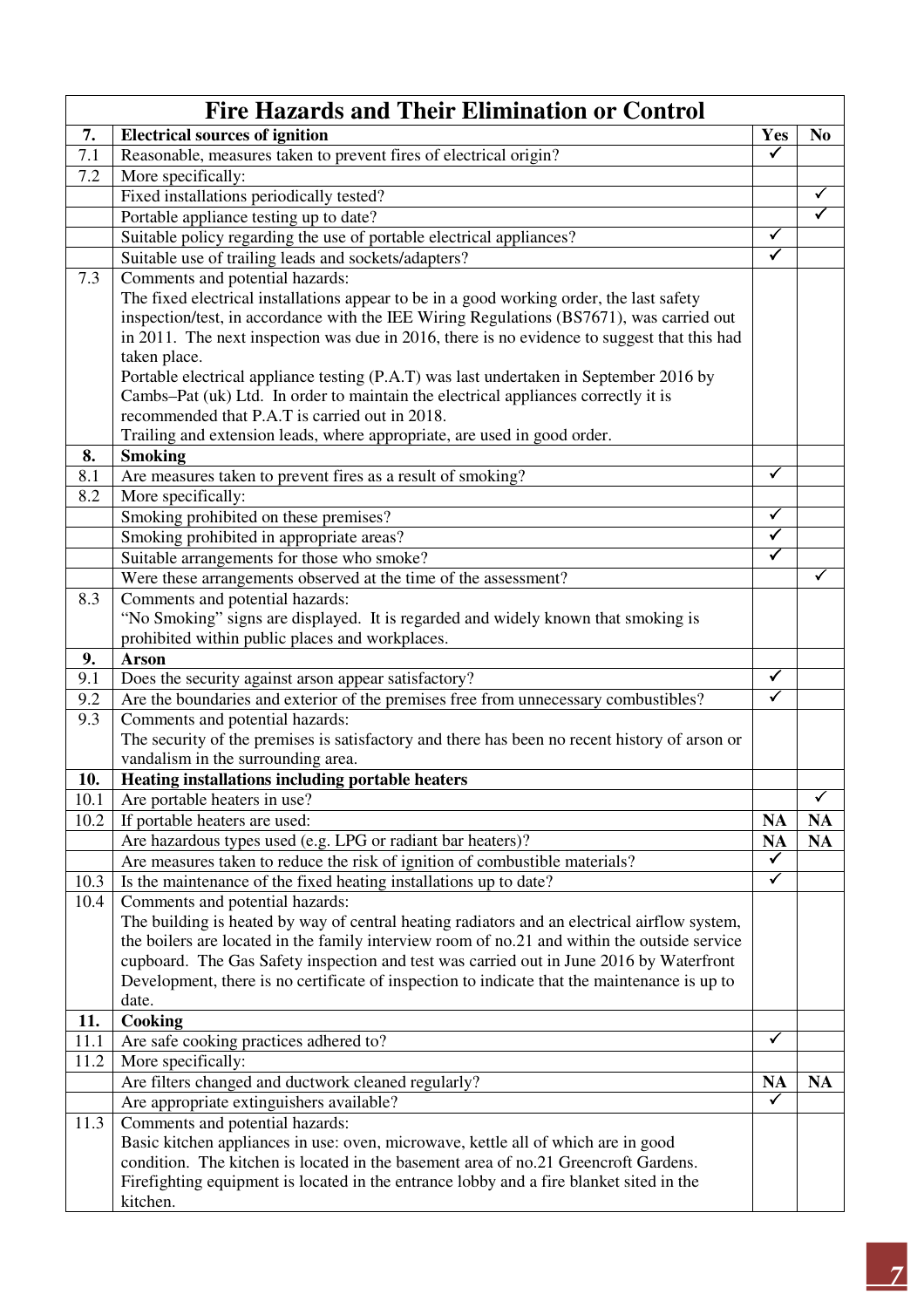|      | Fire Hazards and Their Elimination or Control (continued)                                                           |                         |                |
|------|---------------------------------------------------------------------------------------------------------------------|-------------------------|----------------|
| 12.  | Housekeeping                                                                                                        | Yes                     | N <sub>0</sub> |
| 12.1 | Is the standard housekeeping adequate?                                                                              | $\overline{\checkmark}$ |                |
| 12.2 | More specifically:                                                                                                  |                         |                |
|      | Are combustible materials kept away from ignition sources?                                                          | $\checkmark$            |                |
|      | Is there a buildup of combustible or waste material?                                                                |                         | $\checkmark$   |
|      | Are hazardous materials/substances stored correctly?                                                                | $\checkmark$            |                |
|      | In general is the storage of combustibles satisfactory?                                                             | $\blacktriangledown$    |                |
|      | Comments and potential hazards:                                                                                     |                         |                |
|      | It is typical of this type of premises that there will always be a certain level of Class A                         |                         |                |
|      | combustibles (paper, cardboard, textiles etc.).                                                                     |                         |                |
|      | Upon inspection it was noted that care is taken not to store combustible materials close to                         |                         |                |
|      | sources of heat.                                                                                                    |                         |                |
|      | The overall standard of housekeeping and storage is good.                                                           |                         |                |
| 13.  | <b>Outside contractors and building works</b>                                                                       |                         |                |
| 13.1 | Are fire safety policies imposed on outside contractors?                                                            | $\checkmark$            |                |
| 13.2 | Is there adequate control in reference to work carried out by outside contractors which may                         |                         |                |
|      | include hot works?                                                                                                  |                         |                |
| 13.3 | If there are in-house maintenance personnel, are preventive measures taken during any hot<br>works?                 | $\checkmark$            |                |
| 13.3 | Comments and potential hazards:                                                                                     |                         |                |
| 14.  | <b>Dangerous substances</b>                                                                                         |                         |                |
| 14.1 | Are there adequate fire precautions in place which are associated with dangerous<br>substances within the premises? | <b>NA</b>               | <b>NA</b>      |
| 14.2 | If "Yes" to 14.1 has a suitable risk assessment been carried out, in accordance with the                            | <b>NA</b>               | <b>NA</b>      |
|      | Dangerous Substances and Explosive Atmospheres Regulations 2002?                                                    |                         |                |
| 14.3 | Comments and potential hazards:                                                                                     |                         |                |
| 15.  | Other significant fire hazards                                                                                      |                         | ✓              |
| 15.1 | Hazards:                                                                                                            |                         |                |
| 15.2 | Comments and potential hazards:                                                                                     |                         |                |
|      |                                                                                                                     |                         |                |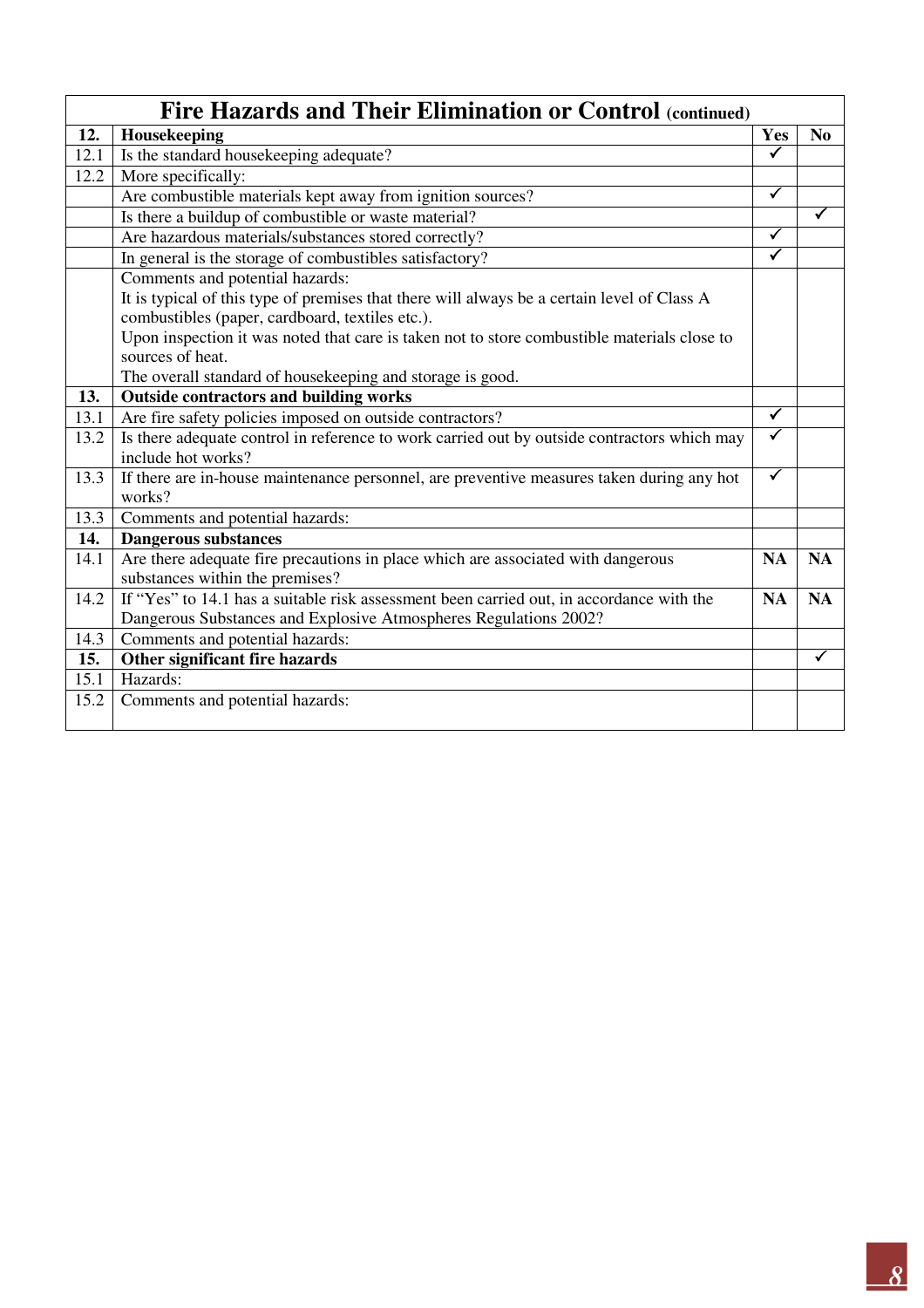|      | <b>Fire Protection Measures</b>                                                                                                                                                     |                      |                |
|------|-------------------------------------------------------------------------------------------------------------------------------------------------------------------------------------|----------------------|----------------|
| 16.  | <b>Means of escape from fire</b>                                                                                                                                                    | Yes                  | N <sub>0</sub> |
| 16.1 | It is considered that the premises are provided with reasonable means of escape from fire.                                                                                          | ✓                    |                |
| 16.2 | More specifically:                                                                                                                                                                  |                      |                |
|      | Adequate design of escape routes?                                                                                                                                                   | ✓                    |                |
|      | Adequate provision of exits?                                                                                                                                                        | $\checkmark$         |                |
|      | Exits easily and immediately operable where necessary?                                                                                                                              |                      | ✓              |
|      | Fire exits open in the direction of escape where needed?                                                                                                                            | $\checkmark$         |                |
|      | Avoidance of sliding or revolving doors as fire exits where appropriate?                                                                                                            | $\checkmark$         |                |
|      | Satisfactory means for securing exits?                                                                                                                                              | $\checkmark$         |                |
|      | Reasonable distances of travel:                                                                                                                                                     | $\checkmark$         |                |
|      | Where there is a single direction of travel?<br>$\bullet$                                                                                                                           | $\blacktriangledown$ |                |
|      | Where there are alternate means of escape?<br>$\bullet$                                                                                                                             | $\checkmark$         |                |
|      | Suitable protection for escape routes?                                                                                                                                              |                      | ✓              |
|      | Suitable fire precautions for all inner rooms?                                                                                                                                      | $\blacklozenge$      |                |
|      | Escape routes unobstructed?                                                                                                                                                         | ✓                    |                |
| 16.3 | It is considered that the premises are provided with reasonable arrangements for means of                                                                                           | $\checkmark$         |                |
|      | escape for disabled persons?                                                                                                                                                        |                      |                |
| 16.4 | Comments and potential hazards:                                                                                                                                                     |                      |                |
|      | There are two possible escape routes from all floors. However in order to maximize the                                                                                              |                      |                |
|      | available evacuation time and reduce congestion on the escape routes all classrooms have                                                                                            |                      |                |
|      | been given designated exit routes to follow (see notes page for breakdown).                                                                                                         |                      |                |
|      | Any pupil or staff member whom may require assistance will be appointed a "buddy" in                                                                                                |                      |                |
|      | the event of an evacuation, this would have been pre-determined in a Personal Emergency                                                                                             |                      |                |
|      | Evacuation Plan (PEEP), currently there are no pupils or staff that would require a PEEP.                                                                                           |                      |                |
|      | The external exit gate along the side passage has a sliding bolt fitted and a mortice lock                                                                                          |                      |                |
|      | reinstated. It appears that the gate is kept locked at all times. As the side passage forms an                                                                                      |                      |                |
|      | integral part of the escape route the final exit, in this case the gate, must be able to be                                                                                         |                      |                |
|      | opened without the use of a key in order not to delay the egress. With this in mind it is                                                                                           |                      |                |
|      | recommended that during the day the gate is kept locked by way of the sliding bolts only.                                                                                           |                      |                |
|      | The fire exit door to the metal stairway from the Reception Classroom is in need of repair,                                                                                         |                      |                |
|      | in its current condition the full opening capacity cannot be achieved. See picture 1.                                                                                               |                      |                |
| 17.  | <b>Measures to limit fire spread</b>                                                                                                                                                |                      |                |
| 17.1 | It is considered that there is:                                                                                                                                                     |                      |                |
|      | Compartmentation of a reasonable standard.                                                                                                                                          | ✓                    |                |
|      | Reasonable limitations of linings that may promote fire spread.                                                                                                                     | ✓                    |                |
| 17.2 | Upon inspection it appears that fire dampers are provided to protect the means of escape<br>against the spread of fire, smoke and combustion materials in the early stages of fire. | <b>NA</b>            | <b>NA</b>      |
| 17.3 | Comments and potential hazards:                                                                                                                                                     |                      |                |
|      | Compartmentation between each floor cannot be achieved, the circulation areas and                                                                                                   |                      |                |
|      | stairways are all open plan with no separation.                                                                                                                                     |                      |                |
|      | Fire doors are fitted to the third floor area only. All of the doors leading onto the escape                                                                                        |                      |                |
|      | route are of solid pine construction with rebate panels, vision panels have now been fitted                                                                                         |                      |                |
|      | into all of the classroom doors, these doors will provide some protection in the event of a                                                                                         |                      |                |
|      | fire but do not appear to comply with the current fire door standards (BS476). Although                                                                                             |                      |                |
|      | the best recommendation would be to upgrade the door sets to FD30 (30 minute fire doors)                                                                                            |                      |                |
|      | it is my opinion that with the current fire precautions, rehearsed emergency plans in place                                                                                         |                      |                |
|      | and improvements to the escape routes (external stairway) the existing doors are                                                                                                    |                      |                |
|      | acceptable, if the number of pupils significantly increases or the overall risk heightens then                                                                                      |                      |                |
|      | the provision of fire doors would be strongly recommended. Applies to section 16 also.                                                                                              |                      |                |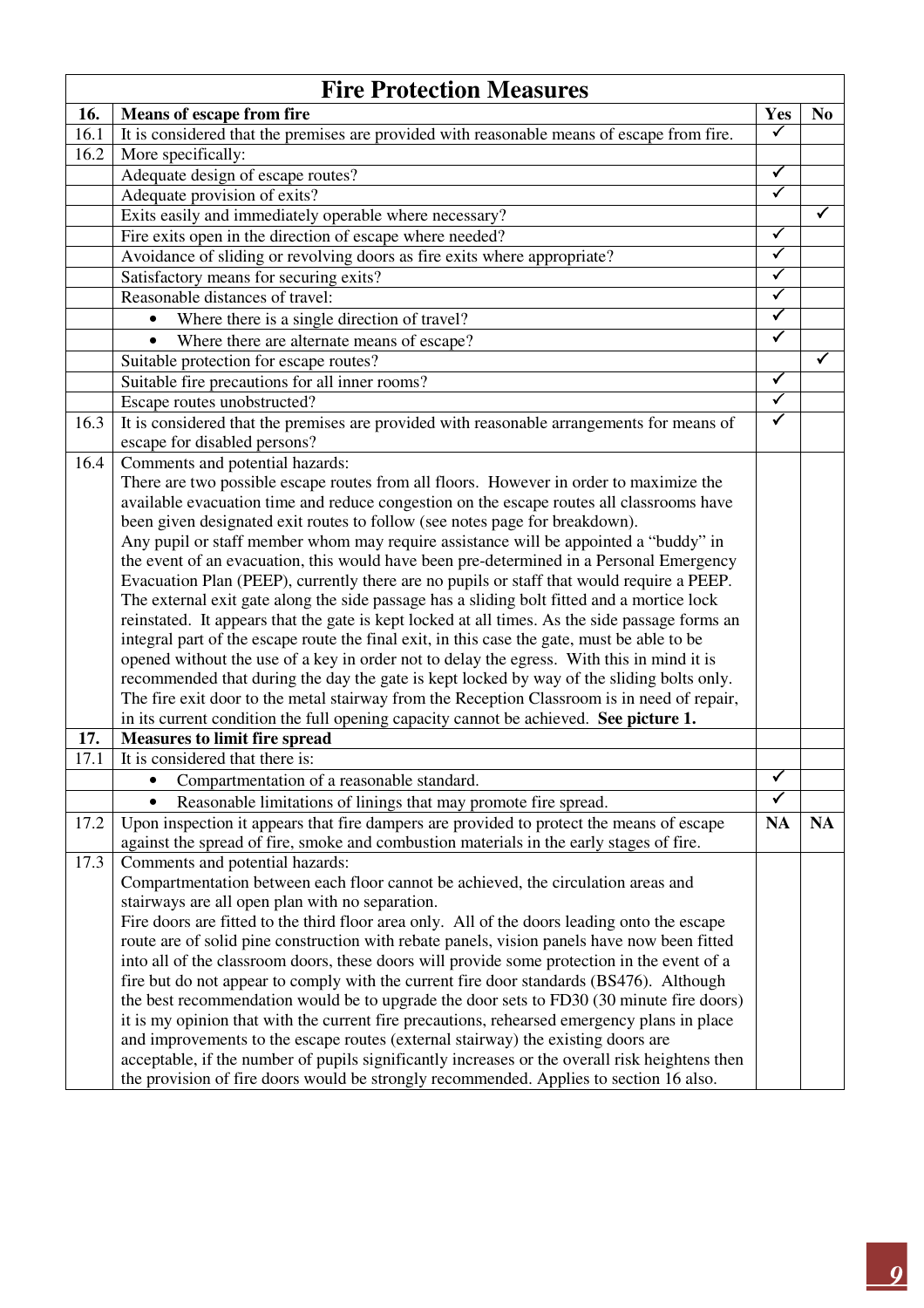|      | <b>Fire Protection Measures (continued)</b>                                                      |                         |                |  |
|------|--------------------------------------------------------------------------------------------------|-------------------------|----------------|--|
| 18.  | <b>Emergency escape lighting</b>                                                                 | Yes                     | N <sub>0</sub> |  |
| 18.1 | Reasonable standard of emergency lighting within the premises?                                   | $\checkmark$            |                |  |
| 18.2 | Comments and potential deficiencies:                                                             |                         |                |  |
|      | The building benefits from the installation of emergency backup lighting covering the            |                         |                |  |
|      | escape routes, stairs and final exits. There is a good source of natural and borrowed            |                         |                |  |
|      | lighting.                                                                                        |                         |                |  |
| 19.  | Fire safety signage                                                                              |                         |                |  |
| 19.1 | Reasonable standard of fire safety signs and notices?                                            | ✓                       |                |  |
| 19.2 | Comments and potential deficiencies:                                                             |                         |                |  |
|      | There are fire action notices displayed on each floor and in the classrooms within the           |                         |                |  |
|      | building.                                                                                        |                         |                |  |
|      | Fire exit directional signs are displayed along the escape routes all the way to the final exit. |                         |                |  |
|      | The alternate fire exit within the office area (No. 21) should be identified by displaying an    |                         |                |  |
|      | appropriate sign, See picture 2.                                                                 |                         |                |  |
| 20   | Means of giving warning in case of fire                                                          |                         |                |  |
| 20.1 | Reasonable manually operated fire alarm system provided?                                         | $\checkmark$            |                |  |
| 20.2 | Automatic fire protection provided?                                                              | $\overline{\checkmark}$ |                |  |
| 20.3 | Is the automatic fire detection appropriate for this type of premises and fire risk?             | $\blacktriangledown$    |                |  |
| 20.4 | Are the associated devices in good condition and free from obstruction?                          | $\checkmark$            |                |  |
| 20.5 | Remote transmission of alarm signal?                                                             |                         | ✓              |  |
| 20.6 | Comments and potential deficiencies:                                                             |                         |                |  |
|      | There is Automatic Fire Detection (AFD) within the building consistent of that to a Grade        |                         |                |  |
|      | L4. Smoke detectors are located along the escape routes with a heat sensor in the kitchen,       |                         |                |  |
|      | manual call points (Break Glass Box) are provided on each floor and within the classrooms        |                         |                |  |
|      | which have access to the external stairway, and electronic fire bells are present on all floors  |                         |                |  |
|      | with the control panel on the ground floor entrance lobby.                                       |                         |                |  |
| 21   | <b>First Aid Firefighting equipment.</b>                                                         |                         |                |  |
| 21.1 | Reasonable provision of portable fire extinguishers?                                             | $\checkmark$            |                |  |
| 21.2 | Are hose reels provided?                                                                         |                         | $\checkmark$   |  |
| 21.3 | Are fire extinguishers easily accessible?                                                        | ✓                       |                |  |
| 21.4 | Are firefighting appliances appropriately signed?                                                |                         | ✓              |  |
| 21.5 | Comments and potential deficiencies:                                                             |                         |                |  |
|      | Fire extinguishers are provided on all floors to tackle small fires involving Class A            |                         |                |  |
|      | combustibles and fires of electrical origins.                                                    |                         |                |  |
|      | The majority of extinguishers are wall mounted and signed.                                       |                         |                |  |
|      | The carbon dioxide (co2) extinguisher at the fire point on the third floor should be wall        |                         |                |  |
|      | mounted and the extinguishers within the office should have their brackets raised, See           |                         |                |  |
|      | picture 2. The fire extinguishers within the office require identification signs to be           |                         |                |  |
|      | displayed, See picture 3.                                                                        |                         |                |  |
|      | All of the fire extinguishers within the main school area are sited lower than usual, this has   |                         |                |  |
|      | been done to protect the children from possible injury from a falling extinguisher.              |                         |                |  |
| 22   | Relevant automatic fire extinguishing system                                                     |                         |                |  |
| 22.1 | Type of system:                                                                                  | <b>NA</b>               | <b>NA</b>      |  |
| 22.2 | Comments:                                                                                        |                         |                |  |
| 23   | Other relevant fixed systems and equipment                                                       |                         |                |  |
| 23.1 | Type of fixed system:                                                                            | <b>NA</b>               | <b>NA</b>      |  |
| 23.2 | Comments                                                                                         |                         |                |  |
| 23.3 | Suitable provision of fire-fighting switch for high voltage luminous tube signs, etc.            | <b>NA</b>               | <b>NA</b>      |  |
| 23.4 | Comments:                                                                                        |                         |                |  |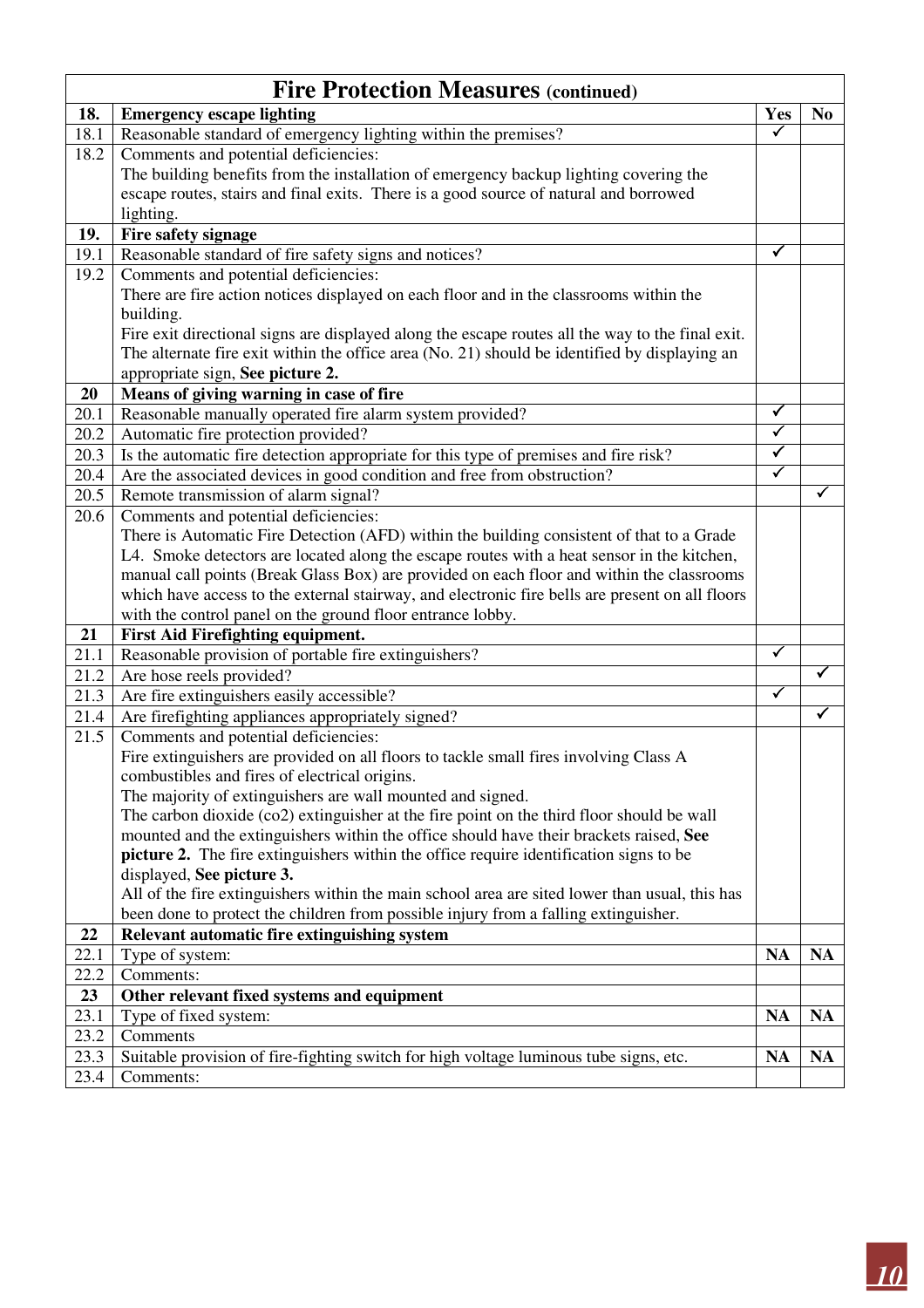|      | <b>Management of fire safety</b>                                                                                |                      |                |
|------|-----------------------------------------------------------------------------------------------------------------|----------------------|----------------|
| 24   | <b>Fire safety procedures</b>                                                                                   | <b>Yes</b>           | N <sub>0</sub> |
| 24.1 | Fire safety is managed by: Mr Berkery & Mrs Sylvester.                                                          |                      |                |
| 24.2 | Competent persons appointed in undertaking general fire precautions are Mr Berkery $\&$                         |                      |                |
|      | Mrs Sylvester.                                                                                                  |                      |                |
| 24.3 | Are fire safety arrangements recorded?                                                                          | $\checkmark$         |                |
| 24.4 | Appropriate fire procedures (emergency plans) in place?                                                         | $\checkmark$         |                |
|      | More specifically:                                                                                              |                      |                |
|      | Are these procedures appropriate for the building type and use?                                                 | $\checkmark$         |                |
|      | Are procedures in the event of a fire documented?                                                               | $\blacktriangledown$ |                |
|      | Are there adequate arrangements for contacting the fire and rescue service?                                     | $\checkmark$         |                |
|      | Are there adequate arrangements in place to meet the fire and rescue service upon arrival                       | $\blacktriangledown$ |                |
|      | and provide information that may include hazards to fire fighters?                                              |                      |                |
|      | Are there arrangements in place in ensure that the premises have been evacuated?                                | $\blacktriangledown$ |                |
|      | Are there suitable fire assembly points?                                                                        | $\checkmark$         |                |
|      | Are there provisions in place to aide disabled people in an evacuation?                                         | $\blacktriangledown$ |                |
|      | Comments:                                                                                                       |                      |                |
|      | The emergency plans for the school are detailed and easy to follow, each classroom has a                        |                      |                |
|      | copy along with details of their escape routes to take. Previously it was the duty of the                       |                      |                |
|      | office staff coming down from the top floor to make a sweep of the building, now that the                       |                      |                |
|      | layout of the building has changed this process cannot be achieved. With this in mind it is                     |                      |                |
|      | recommended that the means for ensuring that each floor is evacuated should be renewed                          |                      |                |
|      | and a more effective measure should be sought. It would be my recommendation that each                          |                      |                |
|      | floor is allocated a fire marshall who is responsible for carrying out a sweep prior to                         |                      |                |
|      | continuing their evacuation.                                                                                    |                      |                |
|      | The evacuations plans were last reviewed in 2017.                                                               |                      |                |
| 24.5 | Persons trained in the use of fire extinguishers.                                                               | $\checkmark$         |                |
| 24.6 | All staff have received fire extinguisher training.<br>Persons nominated and trained to assist with evacuation. |                      |                |
|      | All teaching staff will assist their own class and Mr Berkery and Mrs Sylvester along with                      |                      |                |
|      | the administrator will assist others.                                                                           |                      |                |
| 24.7 | Routine in house inspections of fire safety precautions.                                                        | $\checkmark$         |                |
|      | Comments:                                                                                                       |                      |                |
|      | Matters relating to fire safety are overseen by the responsible persons.                                        |                      |                |
| 25   | Training and fire drills.                                                                                       |                      |                |
| 25.1 | Are all staff given fire safety instruction and training on induction?                                          | ✓                    |                |
|      | Comments:                                                                                                       |                      |                |
|      | Staff training is carried out annually and at induction.                                                        |                      |                |
| 25.2 | Is all fire safety training given at suitable intervals?                                                        | ✓                    |                |
|      | Comments:                                                                                                       |                      |                |
|      | Fire safety training is provided every 12-24 months.                                                            |                      |                |
| 25.3 | Does all fire training provide information, instruction or training on the following:                           |                      |                |
|      | Fire risks in the premises?                                                                                     | $\checkmark$         |                |
|      | The fire safety measures in the premises?                                                                       | $\checkmark$         |                |
|      | What to do in the event of a fire?                                                                              | $\checkmark$         |                |
|      | What to do on hearing the fire alarm?                                                                           | $\checkmark$         |                |
|      | How to raise the alarm?                                                                                         | ✓                    |                |
|      | Correct use of fire extinguishers?                                                                              | $\checkmark$         |                |
|      | Means for calling the fire rescue services?                                                                     | $\checkmark$         |                |
|      | Identity of nominated fire wardens?                                                                             | $\checkmark$         |                |
|      | Identity of persons nominated to use firefighting equipment?                                                    | $\blacktriangledown$ |                |
|      | Comments:                                                                                                       |                      |                |
|      | All training is thorough and applicable to the requirements above. It has been indicated                        |                      |                |
|      | that the last full fire safety training was carried out in 2014.                                                |                      |                |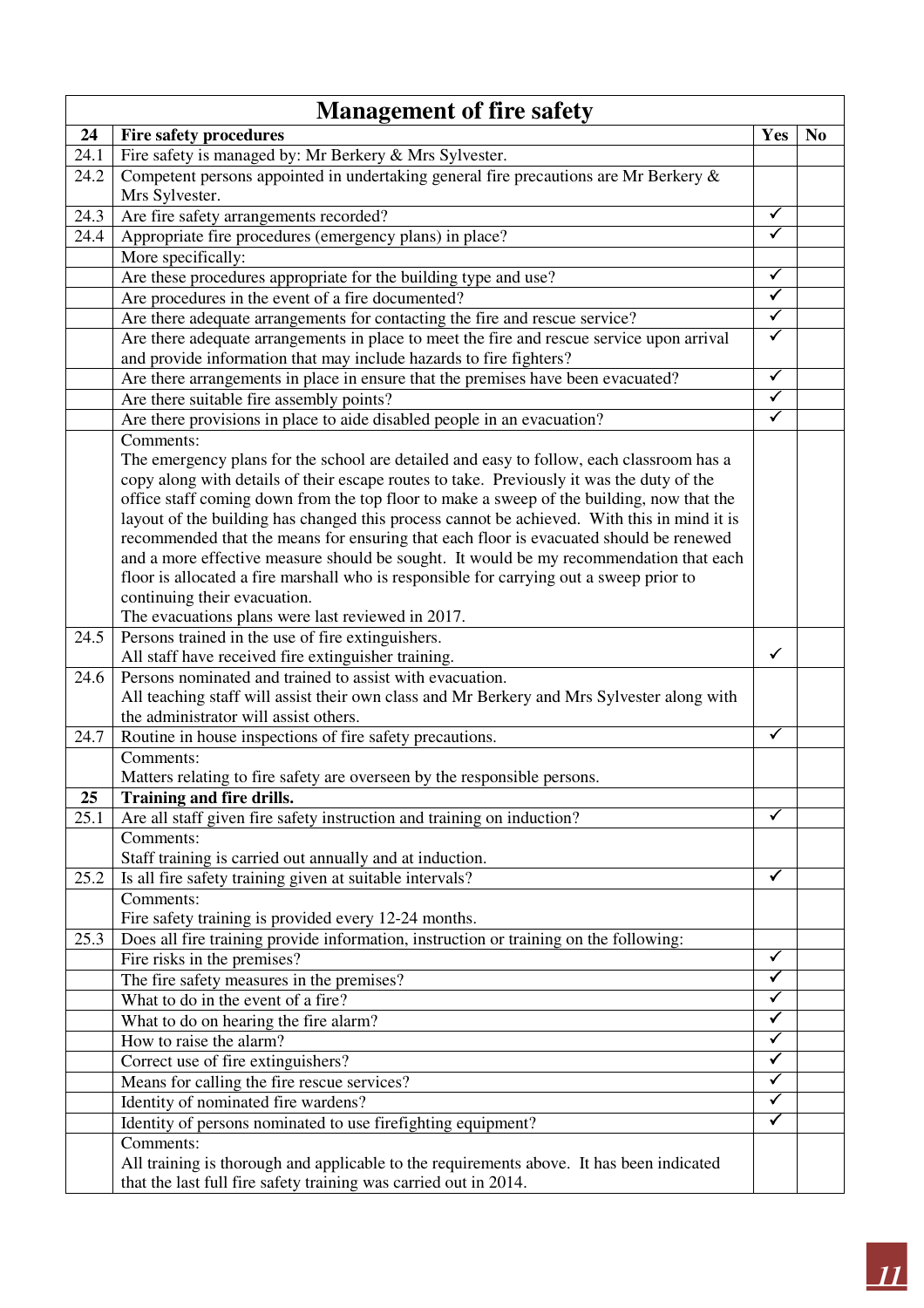|             | <b>Management of fire safety (continued)</b>                                                                                                                                               |              |                |
|-------------|--------------------------------------------------------------------------------------------------------------------------------------------------------------------------------------------|--------------|----------------|
|             | Training and fire drills (continued)                                                                                                                                                       | <b>Yes</b>   | N <sub>0</sub> |
| 25.4        | Are fire wardens given additional training in accordance with their role?                                                                                                                  | $\checkmark$ |                |
|             | Comments:                                                                                                                                                                                  |              |                |
|             | Fire warden training was carried out in 2014. With the introduction of new staff it is                                                                                                     |              |                |
|             | recommended that fire training is scheduled for all those nominated as fire wardens both                                                                                                   |              |                |
|             | existing and new.                                                                                                                                                                          |              |                |
| 25.5        | Are fire drills carried out at sufficient intervals?                                                                                                                                       | $\checkmark$ |                |
|             | Comments:                                                                                                                                                                                  |              |                |
|             | Two fire drills were carried on $3rd$ November 2017: 1) 10.25am = 25 staff were present<br>evacuation timed at 4.17 min from activation to final roll call. 2) $2.15 \text{pm} = 23$ staff |              |                |
|             | present with the evacuation time recorded at 2.32 min. the following issues were                                                                                                           |              |                |
|             | documented:                                                                                                                                                                                |              |                |
|             | "some staff had not signed in. Class 5 not use to using fire escape stairs outside so it                                                                                                   |              |                |
|             | took longer than expected. Gate outside locked. Visitor book not thought of. Reception                                                                                                     |              |                |
|             | class left with just one adult to help them down. Pawel not signed in along with Kenith $+$                                                                                                |              |                |
|             | Mr Berkerly. Fire door in reception won't open from outside once closed. Class 7                                                                                                           |              |                |
|             | cannot hear alarm clearly"                                                                                                                                                                 |              |                |
|             | The incidents recorded were not mentioned in the afternoon drill.                                                                                                                          |              |                |
|             | Hopefully the delays recorded were an isolated occurrence however if the time continues                                                                                                    |              |                |
|             | to increase or remains around 4 minutes further investigation should be carried out and                                                                                                    |              |                |
|             | improvements made.                                                                                                                                                                         |              |                |
| 25.6        | Fire drills are carried out each term.                                                                                                                                                     |              |                |
|             | When the employee of another employer carry out work in the premises:<br>Is there employer given appropriate information regarding to fire risks and general fire                          | $\checkmark$ |                |
|             | safety?                                                                                                                                                                                    |              |                |
|             | Are these employee's provided with sufficient instruction and information relating to the                                                                                                  | ✓            |                |
|             | fire risks and fire safety?                                                                                                                                                                |              |                |
|             | Comments:                                                                                                                                                                                  |              |                |
|             | As far as it is appropriate any employee from an outside source that shall be working                                                                                                      |              |                |
|             | within the building for a period of time shall be provided with details of the fire safety                                                                                                 |              |                |
|             | arrangements.                                                                                                                                                                              |              |                |
|             | This is not the case for contractors carrying out small repairs or maintenance, the                                                                                                        |              |                |
|             | responsible person/persons would be responsible for their wellbeing and safety.                                                                                                            |              |                |
| 26.<br>26.1 | <b>Testing and maintenance</b><br>Adequate maintenance of premises?                                                                                                                        | $\checkmark$ |                |
|             | Comments:                                                                                                                                                                                  |              |                |
|             | The building is of reasonable appearance and in a satisfactory condition for its age.                                                                                                      |              |                |
| 26.2        | Weekly testing and periodic servicing of the fire alarm system?                                                                                                                            | $\checkmark$ |                |
|             | Comments:                                                                                                                                                                                  |              |                |
|             | Weekly tests carried out and documented by the caretaker and the annual maintenance is                                                                                                     |              |                |
|             | provided by Chubb Fire December 2017 (Bi-annual testing).                                                                                                                                  |              |                |
| 26.3        | Monthly and annual testing of emergency escape lighting?                                                                                                                                   | ✓            |                |
|             | Comments:                                                                                                                                                                                  |              |                |
|             | Carried out monthly and documented by the caretaker. Maintained annually by Chubb                                                                                                          |              |                |
|             | Fire.                                                                                                                                                                                      | $\checkmark$ |                |
| 26.4        | Annual maintenance fire extinguishers?<br>Comments:                                                                                                                                        |              |                |
|             | Last serviced in December 2017 by Chubb Fire. In accordance with BS5306.                                                                                                                   |              |                |
| 26.5        | Periodic inspection of external escape stairs and gangways?                                                                                                                                | ✓            |                |
|             | Comments:                                                                                                                                                                                  |              |                |
|             | All staff are encouraged to check the escape routes as they go about their daily duties.                                                                                                   |              |                |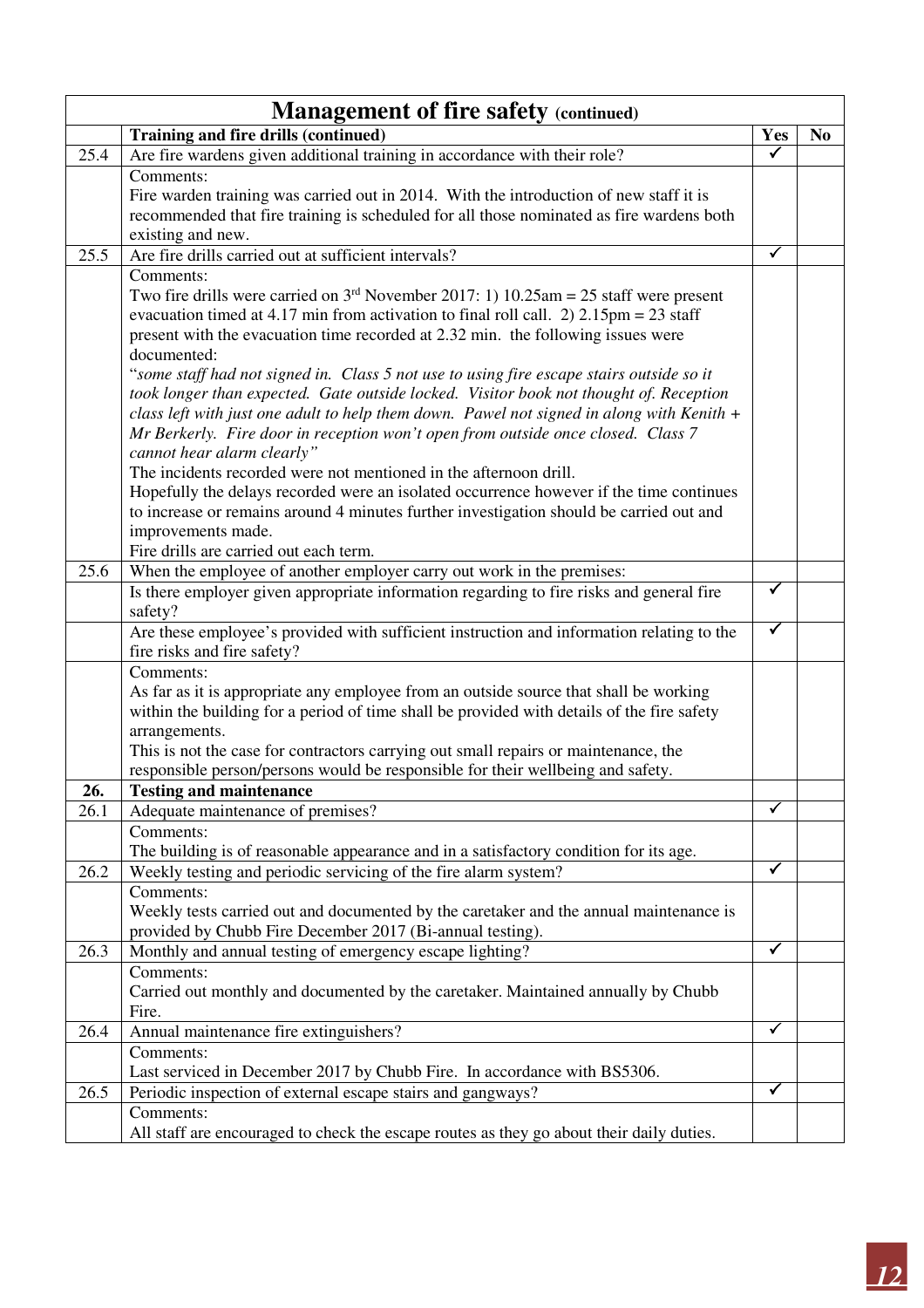|       | <b>Management of fire safety</b>                                                            |                      |                |
|-------|---------------------------------------------------------------------------------------------|----------------------|----------------|
|       | <b>Testing and maintenance (continued)</b>                                                  | Yes                  | N <sub>0</sub> |
| 26.6  | Six monthly inspection and annual testing of any rising mains?                              | <b>NA</b>            | <b>NA</b>      |
|       | Comments:                                                                                   |                      |                |
| 26.7  | Weekly and monthly testing, six monthly inspection and annual testing of any                | <b>NA</b>            | <b>NA</b>      |
|       | firefighting lifts?                                                                         |                      |                |
|       | Comments:                                                                                   |                      |                |
| 26.8  | Weekly testing and periodic inspection of sprinkler installations?                          | <b>NA</b>            | <b>NA</b>      |
|       | Comments:                                                                                   |                      |                |
| 26.9  | Routine checks of final exit doors and/or security fastenings?                              | $\checkmark$         |                |
|       | Comments:                                                                                   |                      |                |
|       | Regular inspections are carried out by the caretaker to ensure that there are no hazards or |                      |                |
|       | obstructions preventing a safe passage out of the building.                                 |                      |                |
| 26.10 | Are systems in place for reporting and subsequent restoration of safety measures that       | ✓                    |                |
|       | have fallen below standard?                                                                 |                      |                |
|       | Comments:                                                                                   |                      |                |
|       | The responsible persons, senior staff and the caretaker hold regular meetings to discuss    |                      |                |
|       | any downfalls in the fire safety strategies and standards.                                  |                      |                |
| 27    | <b>Records</b>                                                                              |                      |                |
| 27.1  | Appropriate records of:                                                                     |                      |                |
|       | Fire drills.                                                                                | ✓                    |                |
|       | Fire training.                                                                              | $\blacktriangledown$ |                |
|       | Fire alarm maintenance.                                                                     | ✓                    |                |
|       | Emergency lighting maintenance.                                                             | $\checkmark$         |                |
|       | Firefighting appliance maintenance.                                                         |                      |                |
|       | Maintenance and testing of other fire protection systems.                                   | <b>NA</b>            | <b>NA</b>      |
| 27.2  | Comments:                                                                                   |                      |                |
|       | The fire log book has been inspected and all entries are up to date.                        |                      |                |
|       | A very thorough and well maintained log book.                                               |                      |                |
| 28    | <b>Review</b>                                                                               |                      |                |
| 28.1  | Comments:                                                                                   |                      |                |
|       | A review of this risk assessment should be carried out periodically, the recommended        |                      |                |
|       | time line is generally every 12 months.                                                     |                      |                |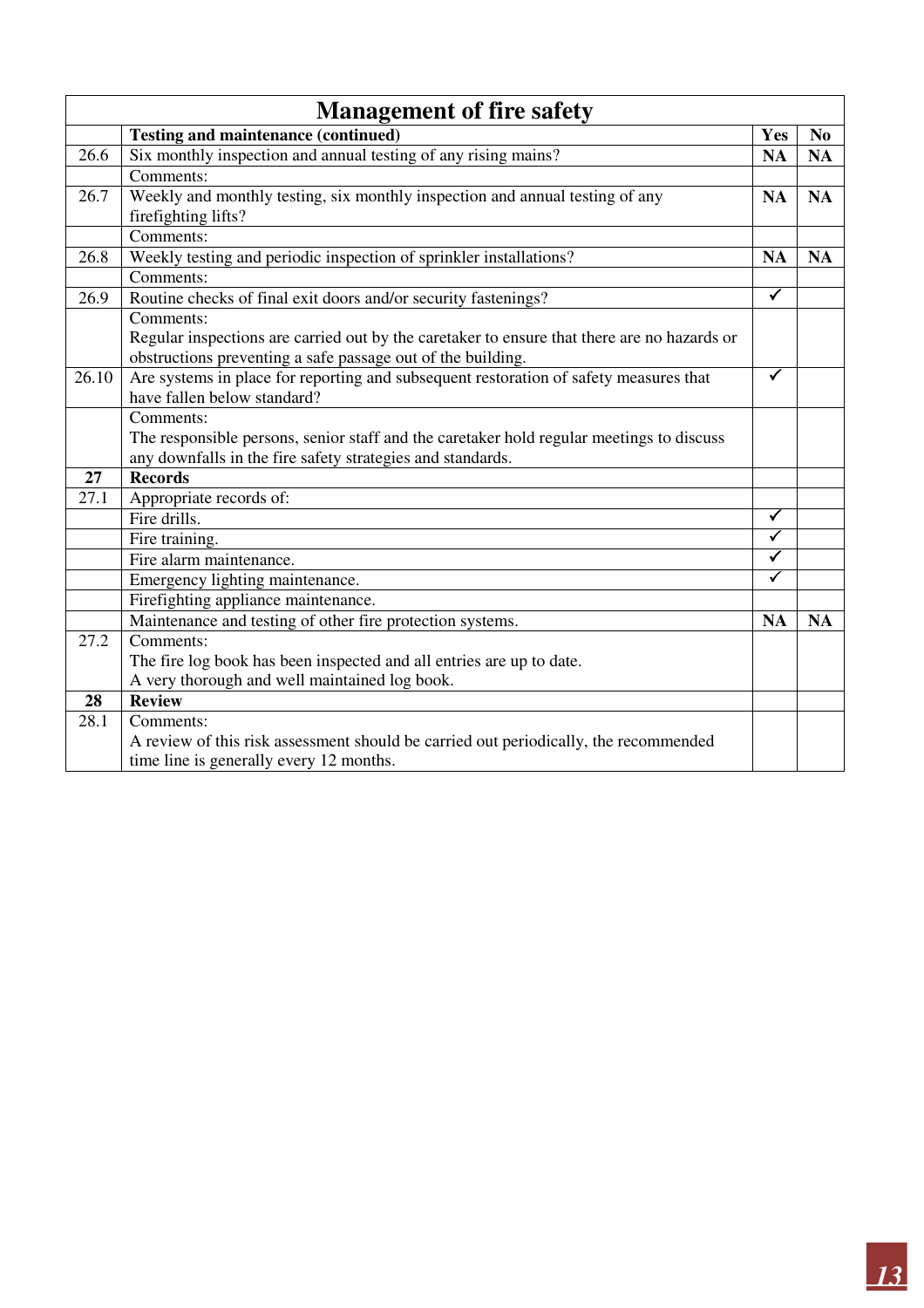|         | Photo Library                                                                                                                                                                                                                                                                                    |
|---------|--------------------------------------------------------------------------------------------------------------------------------------------------------------------------------------------------------------------------------------------------------------------------------------------------|
|         | Picture 1.<br>The door from the reception class out onto the external<br>stairs is in need of repair. Upon opening the bottom of the<br>door catches on the floor.                                                                                                                               |
| re acti | Picture 2.<br>The Carbon Dioxide fire extinguisher seen here should be<br>wall mounted using a suitable bracket.                                                                                                                                                                                 |
|         | Picture 3.<br>As these fire extinguishers within the office are not in the<br>main school (away from the children) they should be raised<br>to the recognized height of 100cm (handle to floor<br>measurement).<br>In addition identification signs should be displayed above<br>each appliance. |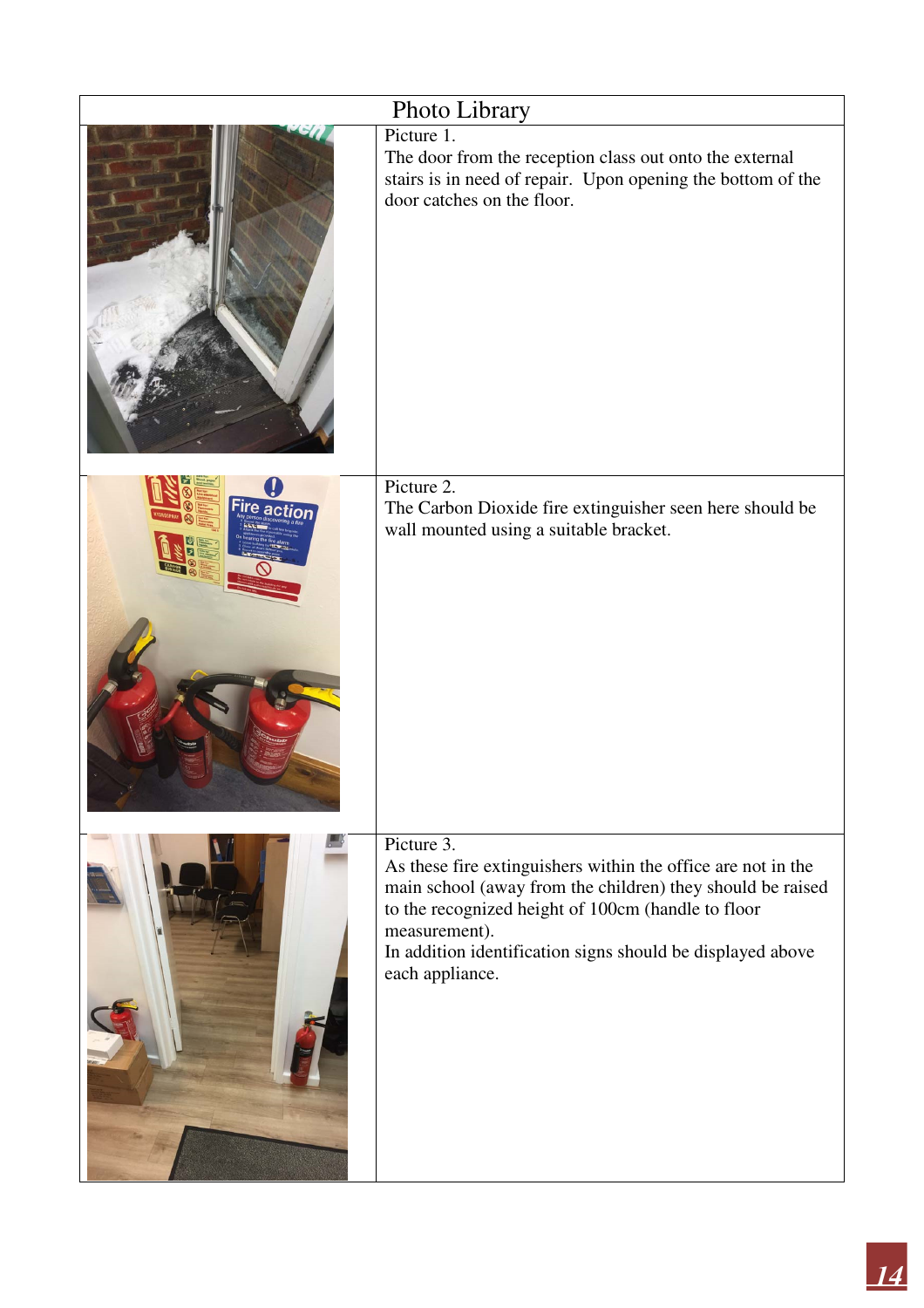## **Level of Fire Risk**

**The following simple fire risk level estimator is based on a commonly used health and safety risk level indicator.** 

| <b>Potential consequences</b><br>of fire.<br>Likelihood of fire | Slight harm          | <b>Moderate harm</b>    | <b>Extreme harm</b>     |
|-----------------------------------------------------------------|----------------------|-------------------------|-------------------------|
| Low                                                             | <b>Trivial risk</b>  | Tolerable risk          | Moderate risk           |
| <b>Medium</b>                                                   | Tolerable risk       | Moderate risk           | <b>Substantial risk</b> |
| <b>High</b>                                                     | <b>Moderate risk</b> | <b>Substantial risk</b> | Intolerable risk        |

**Taking into account the fire protection measures observed at the time of this risk assessment, it is considered that the hazard from fire (likelihood of fire) at these premises is:** 

| $\overline{\mathbf{w}}$<br>-- |
|-------------------------------|
|-------------------------------|

#### **In this context, a definition of the above terms is as follows:**

**Low:** Unusually low likelihood of a fire as a result of negligible potential sources of ignition.

**Medium:** Normal fire hazards (e.g. potential ignition sources) for this type of occupancy. With fire hazards generally subject to appropriate controls (other than minor short comings).

**High:** Lack of adequate controls applied to one or more significant fire hazards, such as to result in significant increase in the likelihood of fire.

Taking into account the nature of the premises and the occupants, as well as the fire protection and procedural arrangements observed at the time of this fire risk assessment, it is considered that the consequences for life safety in the event of a fire would be:

| <b>Slight Harm</b> | <b>Moderate Harm</b> |  | <b>Extreme Harm</b> |  |
|--------------------|----------------------|--|---------------------|--|
|--------------------|----------------------|--|---------------------|--|

In this context, a definition of the above terms is as follows:

**Slight Harm:** Outbreak of fire unlikely to result in serious injury or death of any occupants (other than an occupant sleeping in a room in which a fire occurs).

**Moderate Harm:** Outbreak of a fire could foreseeably result in injury (including serious injury) of one or more occupants, but it is unlikely to include multiple fatalities.

**Extreme Harm:** Significant potential for serious injury or death of one or more occupants.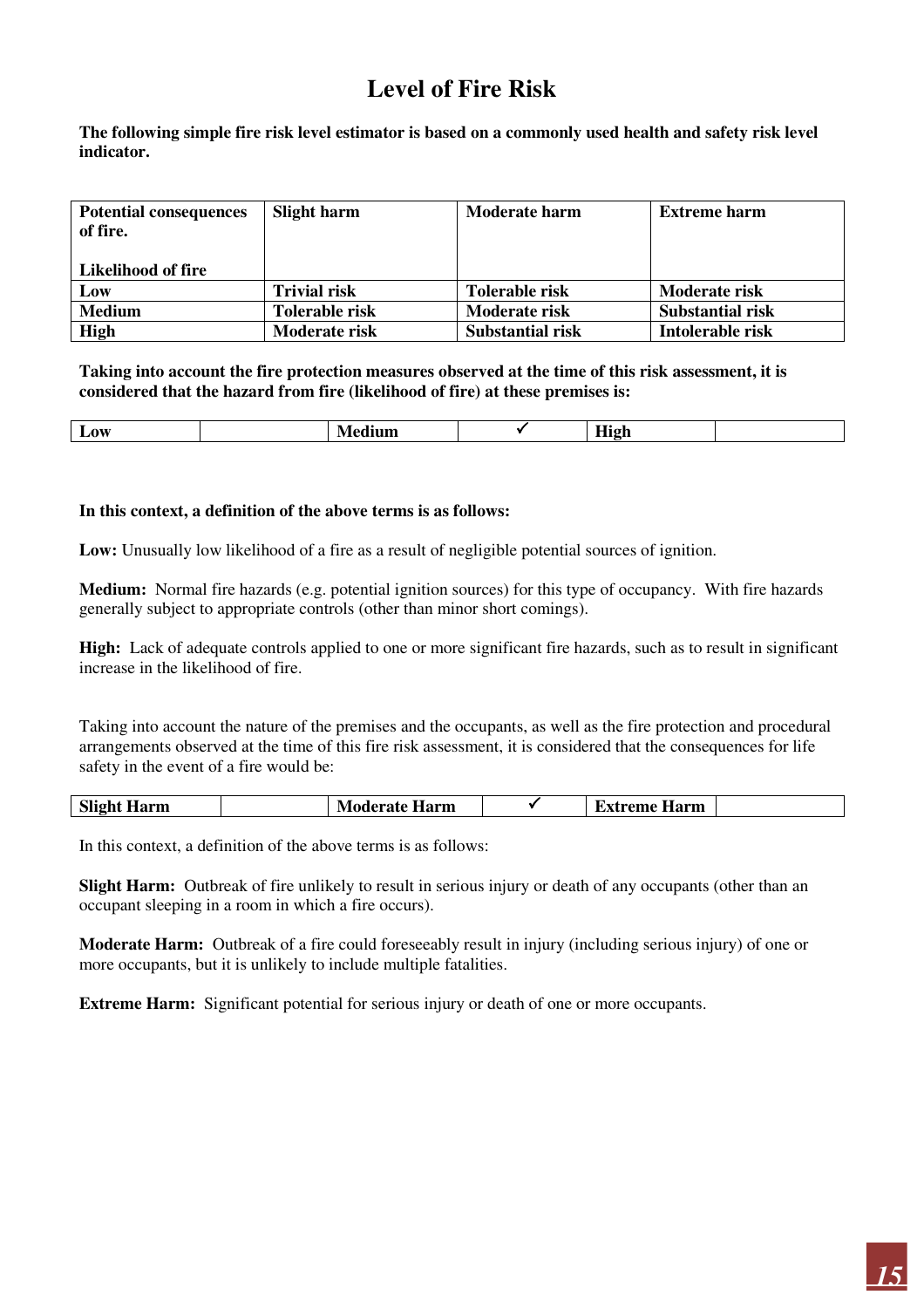#### **Accordingly it is considered that the risk to life from fire at these premises is:**

| $T$ vivial<br>tolerable<br>IV.<br>'erate :<br>lerable<br>tantial<br>1m<br>NHDS.<br> |
|-------------------------------------------------------------------------------------|
|-------------------------------------------------------------------------------------|

**Trivial:** No action is required and no detailed records need be kept.

**Tolerable:** No major additional fire precautions required. However, there might be a need for reasonable practicable improvements that involve minor or limited cost.

**Moderate:** It is essential that efforts are made to reduce the risk. Risk reduction measures which should take cost into account, should be implemented within a defined time period.

Where moderate risk is associated with consequences that constitute extreme harm, further assessment might be required to establish more precisely the likelihood of harm as a basis for determining the priority for improving control measures.

**Substantial:** Considerable resources might have to be allocated to reduce the risk. If the premises are unoccupied it should not be occupied until the risk has been reduced. If the premises is occupied, urgent action should be taken.

**Intolerable:** Premises (or relevant area) should not be occupied until the risk is reduced.

**Note:** 

 $\overline{\phantom{a}}$ 

**Although the purpose of this section is to place the fire risk in context, the above approach to the fire risk assessment is subjective and for guidance only.** 

**All hazards and deficiencies identified in this report should be addressed, in order to reduce the risk of fire breaking out and the effects caused by a fire within the premises, by implementing all the recommendations contained in the following action plan.**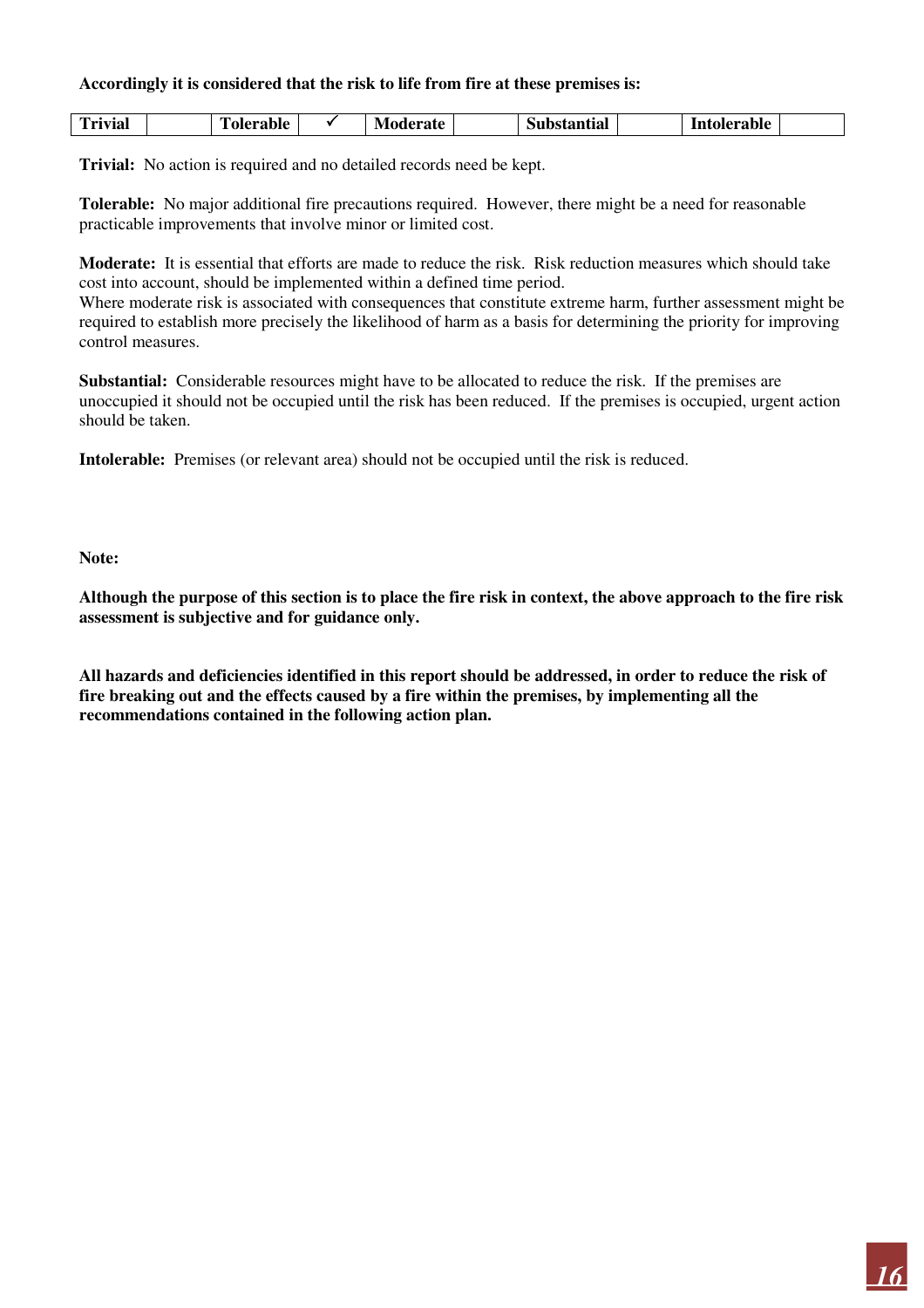## **Action Plan Colour Coding Reference**

**The time frame for each suggested action is based on its urgency, importance and ease to carry out. This is commonly known as the Traffic Light system.** 

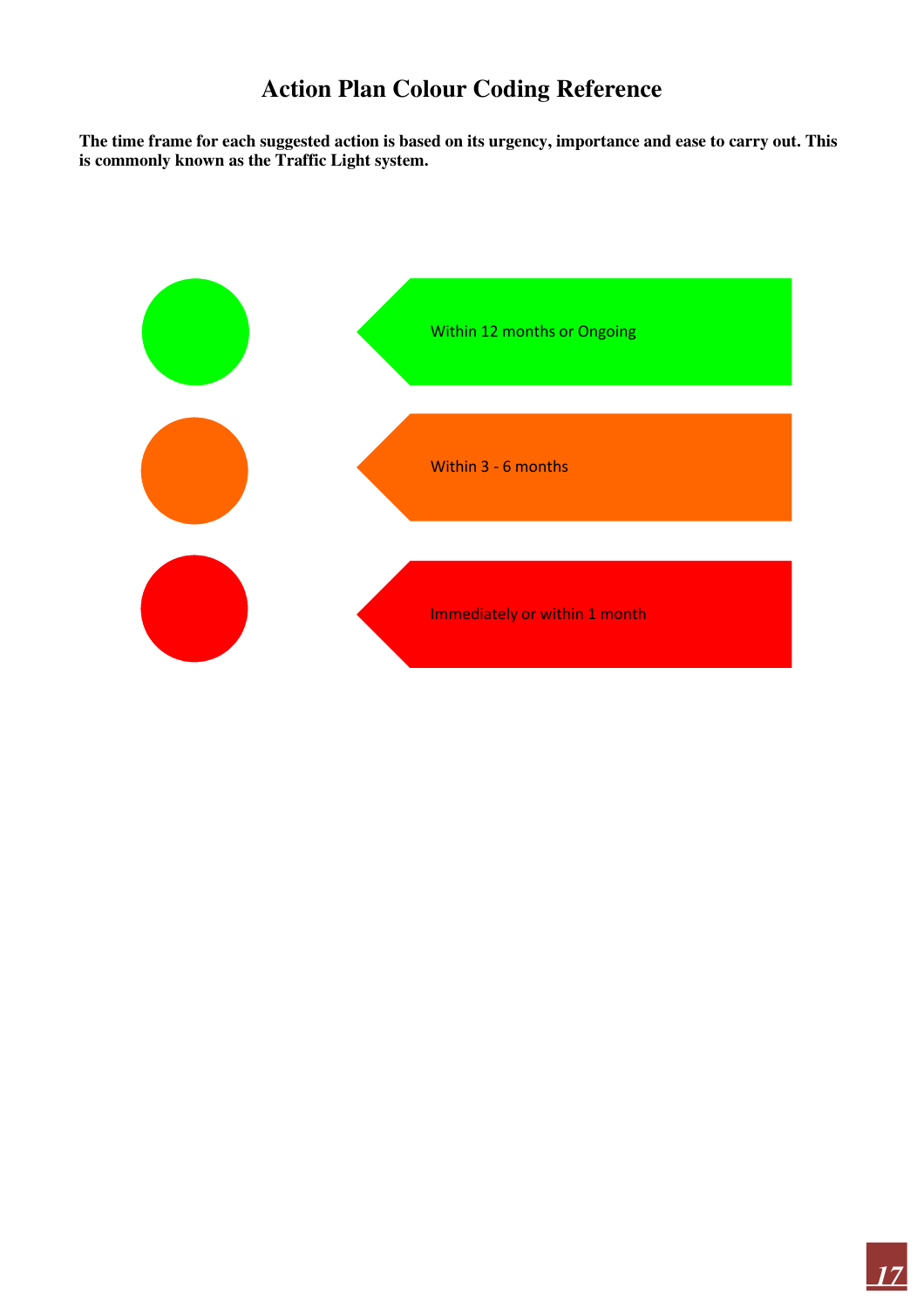| <b>Section</b><br><b>Action</b><br>Date Completed & By Whom<br>Make arrangements for the fixed electrical<br>7.3<br>installations to be tested by a competent<br>person in accordance with the current IEE<br><b>Wiring Regulations.</b><br><b>Ensure that Portable Appliance Testing</b><br>(PAT) is scheduled for 2018.<br>Ensure that the Gas boilers are serviced by<br>10.4<br>a competent person/company. The last<br>recorded maintenance inspection was in<br>2016.<br>Make provisions for the side gate to be<br>16.4<br>kept unlocked during the working hours.<br>The means of securing the gate should<br>only be with the sliding bolts.<br>Repairs must be carried out to the exit door<br>within the Reception classroom leading out<br>to the external staircase.<br>Ensure that a decision is made regarding<br>24.4<br>how the building will be checked in the<br>event of an evacuation.<br>Provide appropriate training if neccassary.<br>Display a fire exit sign indicating the<br>19.2<br>alternative exit route out of the office area.<br><b>Fire</b><br>exit<br>Contact your service provider regarding<br>wall mounting the firefighting equipment<br>21.4<br>and raising brackets where indicated.<br>Ensure that fire warden training is brought<br>25.4<br>up to date for all existing and new staff.<br>Continue to monitor the evacuation times<br>during each fire drill. If the time taken<br>25.5 | <b>Action Plan</b>                         |  |
|--------------------------------------------------------------------------------------------------------------------------------------------------------------------------------------------------------------------------------------------------------------------------------------------------------------------------------------------------------------------------------------------------------------------------------------------------------------------------------------------------------------------------------------------------------------------------------------------------------------------------------------------------------------------------------------------------------------------------------------------------------------------------------------------------------------------------------------------------------------------------------------------------------------------------------------------------------------------------------------------------------------------------------------------------------------------------------------------------------------------------------------------------------------------------------------------------------------------------------------------------------------------------------------------------------------------------------------------------------------------------------------------------------------------------------------|--------------------------------------------|--|
|                                                                                                                                                                                                                                                                                                                                                                                                                                                                                                                                                                                                                                                                                                                                                                                                                                                                                                                                                                                                                                                                                                                                                                                                                                                                                                                                                                                                                                      |                                            |  |
|                                                                                                                                                                                                                                                                                                                                                                                                                                                                                                                                                                                                                                                                                                                                                                                                                                                                                                                                                                                                                                                                                                                                                                                                                                                                                                                                                                                                                                      |                                            |  |
|                                                                                                                                                                                                                                                                                                                                                                                                                                                                                                                                                                                                                                                                                                                                                                                                                                                                                                                                                                                                                                                                                                                                                                                                                                                                                                                                                                                                                                      |                                            |  |
|                                                                                                                                                                                                                                                                                                                                                                                                                                                                                                                                                                                                                                                                                                                                                                                                                                                                                                                                                                                                                                                                                                                                                                                                                                                                                                                                                                                                                                      |                                            |  |
|                                                                                                                                                                                                                                                                                                                                                                                                                                                                                                                                                                                                                                                                                                                                                                                                                                                                                                                                                                                                                                                                                                                                                                                                                                                                                                                                                                                                                                      |                                            |  |
|                                                                                                                                                                                                                                                                                                                                                                                                                                                                                                                                                                                                                                                                                                                                                                                                                                                                                                                                                                                                                                                                                                                                                                                                                                                                                                                                                                                                                                      |                                            |  |
|                                                                                                                                                                                                                                                                                                                                                                                                                                                                                                                                                                                                                                                                                                                                                                                                                                                                                                                                                                                                                                                                                                                                                                                                                                                                                                                                                                                                                                      |                                            |  |
|                                                                                                                                                                                                                                                                                                                                                                                                                                                                                                                                                                                                                                                                                                                                                                                                                                                                                                                                                                                                                                                                                                                                                                                                                                                                                                                                                                                                                                      |                                            |  |
|                                                                                                                                                                                                                                                                                                                                                                                                                                                                                                                                                                                                                                                                                                                                                                                                                                                                                                                                                                                                                                                                                                                                                                                                                                                                                                                                                                                                                                      |                                            |  |
|                                                                                                                                                                                                                                                                                                                                                                                                                                                                                                                                                                                                                                                                                                                                                                                                                                                                                                                                                                                                                                                                                                                                                                                                                                                                                                                                                                                                                                      |                                            |  |
|                                                                                                                                                                                                                                                                                                                                                                                                                                                                                                                                                                                                                                                                                                                                                                                                                                                                                                                                                                                                                                                                                                                                                                                                                                                                                                                                                                                                                                      |                                            |  |
|                                                                                                                                                                                                                                                                                                                                                                                                                                                                                                                                                                                                                                                                                                                                                                                                                                                                                                                                                                                                                                                                                                                                                                                                                                                                                                                                                                                                                                      |                                            |  |
|                                                                                                                                                                                                                                                                                                                                                                                                                                                                                                                                                                                                                                                                                                                                                                                                                                                                                                                                                                                                                                                                                                                                                                                                                                                                                                                                                                                                                                      |                                            |  |
|                                                                                                                                                                                                                                                                                                                                                                                                                                                                                                                                                                                                                                                                                                                                                                                                                                                                                                                                                                                                                                                                                                                                                                                                                                                                                                                                                                                                                                      |                                            |  |
|                                                                                                                                                                                                                                                                                                                                                                                                                                                                                                                                                                                                                                                                                                                                                                                                                                                                                                                                                                                                                                                                                                                                                                                                                                                                                                                                                                                                                                      |                                            |  |
|                                                                                                                                                                                                                                                                                                                                                                                                                                                                                                                                                                                                                                                                                                                                                                                                                                                                                                                                                                                                                                                                                                                                                                                                                                                                                                                                                                                                                                      |                                            |  |
|                                                                                                                                                                                                                                                                                                                                                                                                                                                                                                                                                                                                                                                                                                                                                                                                                                                                                                                                                                                                                                                                                                                                                                                                                                                                                                                                                                                                                                      |                                            |  |
|                                                                                                                                                                                                                                                                                                                                                                                                                                                                                                                                                                                                                                                                                                                                                                                                                                                                                                                                                                                                                                                                                                                                                                                                                                                                                                                                                                                                                                      |                                            |  |
|                                                                                                                                                                                                                                                                                                                                                                                                                                                                                                                                                                                                                                                                                                                                                                                                                                                                                                                                                                                                                                                                                                                                                                                                                                                                                                                                                                                                                                      |                                            |  |
|                                                                                                                                                                                                                                                                                                                                                                                                                                                                                                                                                                                                                                                                                                                                                                                                                                                                                                                                                                                                                                                                                                                                                                                                                                                                                                                                                                                                                                      |                                            |  |
|                                                                                                                                                                                                                                                                                                                                                                                                                                                                                                                                                                                                                                                                                                                                                                                                                                                                                                                                                                                                                                                                                                                                                                                                                                                                                                                                                                                                                                      |                                            |  |
|                                                                                                                                                                                                                                                                                                                                                                                                                                                                                                                                                                                                                                                                                                                                                                                                                                                                                                                                                                                                                                                                                                                                                                                                                                                                                                                                                                                                                                      |                                            |  |
|                                                                                                                                                                                                                                                                                                                                                                                                                                                                                                                                                                                                                                                                                                                                                                                                                                                                                                                                                                                                                                                                                                                                                                                                                                                                                                                                                                                                                                      |                                            |  |
|                                                                                                                                                                                                                                                                                                                                                                                                                                                                                                                                                                                                                                                                                                                                                                                                                                                                                                                                                                                                                                                                                                                                                                                                                                                                                                                                                                                                                                      |                                            |  |
|                                                                                                                                                                                                                                                                                                                                                                                                                                                                                                                                                                                                                                                                                                                                                                                                                                                                                                                                                                                                                                                                                                                                                                                                                                                                                                                                                                                                                                      |                                            |  |
|                                                                                                                                                                                                                                                                                                                                                                                                                                                                                                                                                                                                                                                                                                                                                                                                                                                                                                                                                                                                                                                                                                                                                                                                                                                                                                                                                                                                                                      |                                            |  |
|                                                                                                                                                                                                                                                                                                                                                                                                                                                                                                                                                                                                                                                                                                                                                                                                                                                                                                                                                                                                                                                                                                                                                                                                                                                                                                                                                                                                                                      |                                            |  |
|                                                                                                                                                                                                                                                                                                                                                                                                                                                                                                                                                                                                                                                                                                                                                                                                                                                                                                                                                                                                                                                                                                                                                                                                                                                                                                                                                                                                                                      |                                            |  |
|                                                                                                                                                                                                                                                                                                                                                                                                                                                                                                                                                                                                                                                                                                                                                                                                                                                                                                                                                                                                                                                                                                                                                                                                                                                                                                                                                                                                                                      |                                            |  |
|                                                                                                                                                                                                                                                                                                                                                                                                                                                                                                                                                                                                                                                                                                                                                                                                                                                                                                                                                                                                                                                                                                                                                                                                                                                                                                                                                                                                                                      |                                            |  |
|                                                                                                                                                                                                                                                                                                                                                                                                                                                                                                                                                                                                                                                                                                                                                                                                                                                                                                                                                                                                                                                                                                                                                                                                                                                                                                                                                                                                                                      |                                            |  |
|                                                                                                                                                                                                                                                                                                                                                                                                                                                                                                                                                                                                                                                                                                                                                                                                                                                                                                                                                                                                                                                                                                                                                                                                                                                                                                                                                                                                                                      |                                            |  |
|                                                                                                                                                                                                                                                                                                                                                                                                                                                                                                                                                                                                                                                                                                                                                                                                                                                                                                                                                                                                                                                                                                                                                                                                                                                                                                                                                                                                                                      |                                            |  |
|                                                                                                                                                                                                                                                                                                                                                                                                                                                                                                                                                                                                                                                                                                                                                                                                                                                                                                                                                                                                                                                                                                                                                                                                                                                                                                                                                                                                                                      |                                            |  |
|                                                                                                                                                                                                                                                                                                                                                                                                                                                                                                                                                                                                                                                                                                                                                                                                                                                                                                                                                                                                                                                                                                                                                                                                                                                                                                                                                                                                                                      | remains around 4 minutes the delays should |  |
| be looked into and if required the current                                                                                                                                                                                                                                                                                                                                                                                                                                                                                                                                                                                                                                                                                                                                                                                                                                                                                                                                                                                                                                                                                                                                                                                                                                                                                                                                                                                           |                                            |  |
| evacuation plans should be reviewed.                                                                                                                                                                                                                                                                                                                                                                                                                                                                                                                                                                                                                                                                                                                                                                                                                                                                                                                                                                                                                                                                                                                                                                                                                                                                                                                                                                                                 |                                            |  |
| 28.1<br>Make arrangements for the fire risk                                                                                                                                                                                                                                                                                                                                                                                                                                                                                                                                                                                                                                                                                                                                                                                                                                                                                                                                                                                                                                                                                                                                                                                                                                                                                                                                                                                          |                                            |  |
| assessment to be reviewed within the next                                                                                                                                                                                                                                                                                                                                                                                                                                                                                                                                                                                                                                                                                                                                                                                                                                                                                                                                                                                                                                                                                                                                                                                                                                                                                                                                                                                            |                                            |  |
| 12 months                                                                                                                                                                                                                                                                                                                                                                                                                                                                                                                                                                                                                                                                                                                                                                                                                                                                                                                                                                                                                                                                                                                                                                                                                                                                                                                                                                                                                            |                                            |  |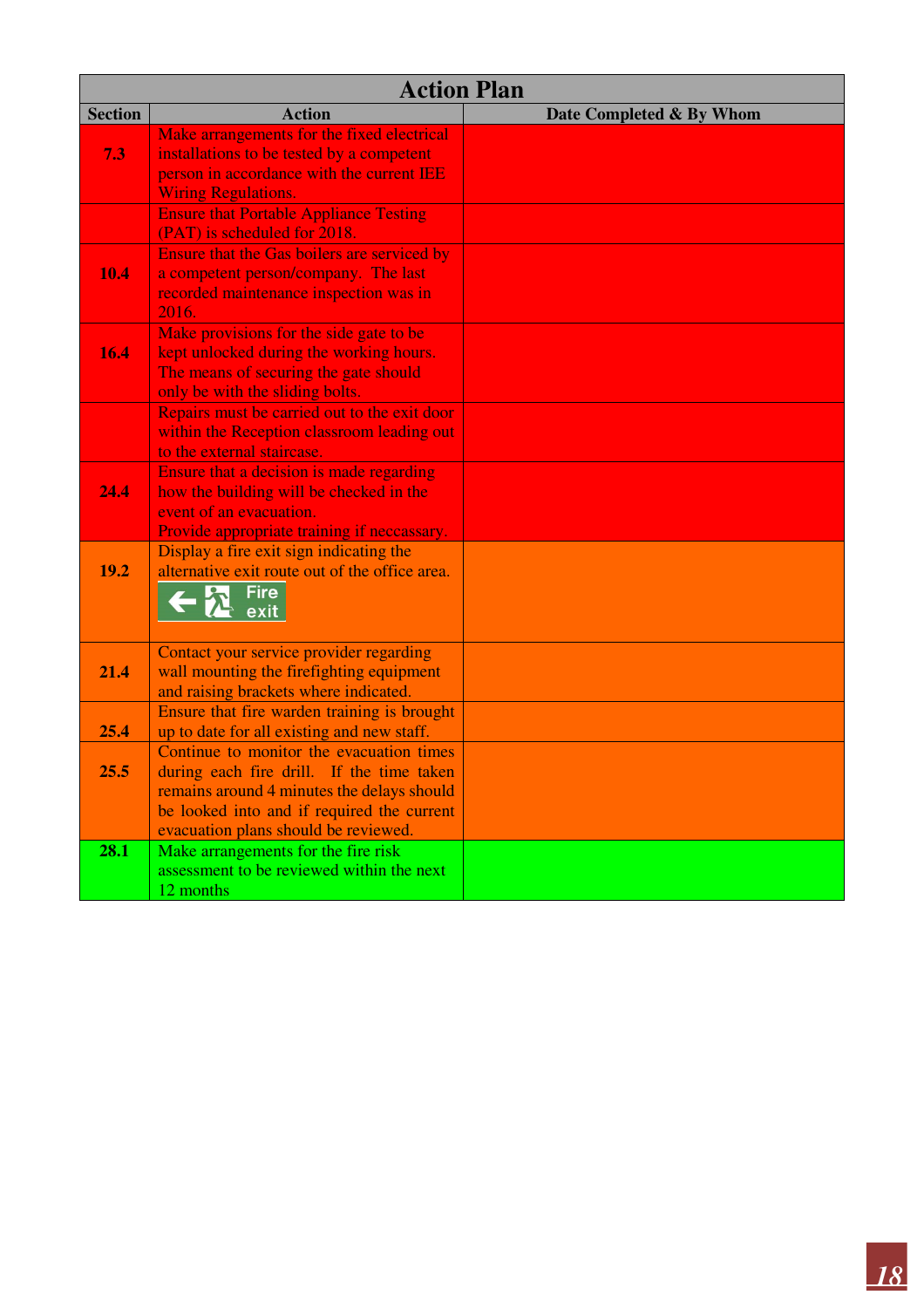## Example of a fire safety maintenance check list:

#### **Daily checks**

- **Remove bolts, padlocks and security devices from fire exits, ensure that doors on escape routes swing freely and that fire doors close fully and check escape routes to ensure they are clear from obstructions and combustible materials.**
- **Check the fire alarm panel to ensure the system is active, fully operational and that no faults are showing.**
- **Where practicable, visually check that emergency lighting units are in good repair and working.**
- **Check that all safety signs and notices are legible.**

#### **Weekly tests and checks**

- **Test fire-detection and warning systems and manually-operated warning devices weekly following the manufacturer's or installer's instructions.**
- **Check the batteries of safety torches and that fire extinguishers and hose reels are correctly located and in apparent working order. Fire pumps and standby diesel engines should be tested for 30 minutes each week.**
- **Inspect the fire log book, is it up to date.**

#### **Monthly tests and checks**

- **Test all emergency lighting systems and safety torches to make sure they have enough charge and illumination according to the manufacturer's or supplier's instructions. This should be at an appropriate time when, following the test, they will not be immediately required.**
- **Check that fire doors are in good working order and closing correctly and that the frames and seals are intact.**
- **Ensure housekeeping standards are met.**

#### **Six-monthly tests and checks**

- **A competent person should test and maintain the fire-detection and warning system.**
- **Carry out a full fire evacuation drill.**
- **Hold meetings with the responsible persons and site managers to discuss and review matters relating to fire safety.**
- **Make arrangements for the kitchen canopies, fans and filters to be cleaned professionally.**
- **Is the emergency plan still applicable to the building use?**

#### **Annual tests and checks**

- **The emergency lighting and all firefighting equipment, fire alarms and other installed systems should be tested and maintained by a competent person.**
- **All structural fire protection and elements of fire compartmentation should be inspected and any remedial action carried out.**

• **Ensure that all staff receive fire safety and awareness training.** 

 *# please note that some of the above may not be applicable to your building.*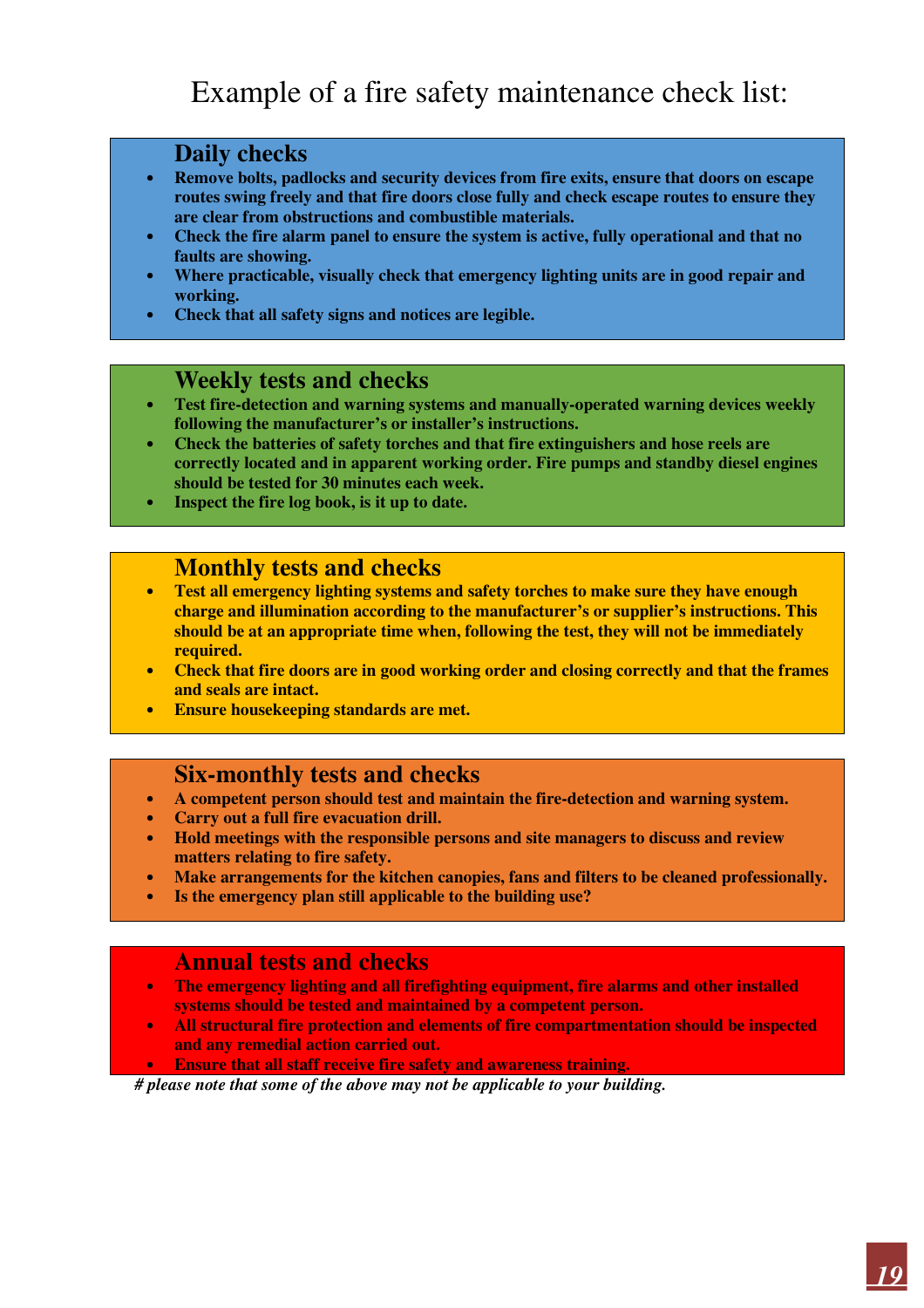## Example of what should be considered when writing an emergency procedure plan:

- **What to do in the event of a fire**
- **Should residents adopt a stay put policy**
- **How to raise the fire alarm**
- **How to contact the fire brigade**
- **Who will take control in a fire situation**
- **Who is responsible for shutting down vital/dangerous equipment**
- **What dangerous equipment can be removed from site during an evacuation**
- **Where the fire exits are**
- **Who is responsible for checking the building**
- **How to check the building**
- **Who are the nominated fire wardens**
- **Contingency plans for any sleeping guests**
- **Who should liaise with the fire service**
- **Who is trained to use the firefighting equipment**
- **The location of the firefighting equipment**
- **A chart showing each fire zone of the building**
- **Important and useful phone numbers**
- **Individual staff roles**

*# please note that some of the above may not be applicable to your building.*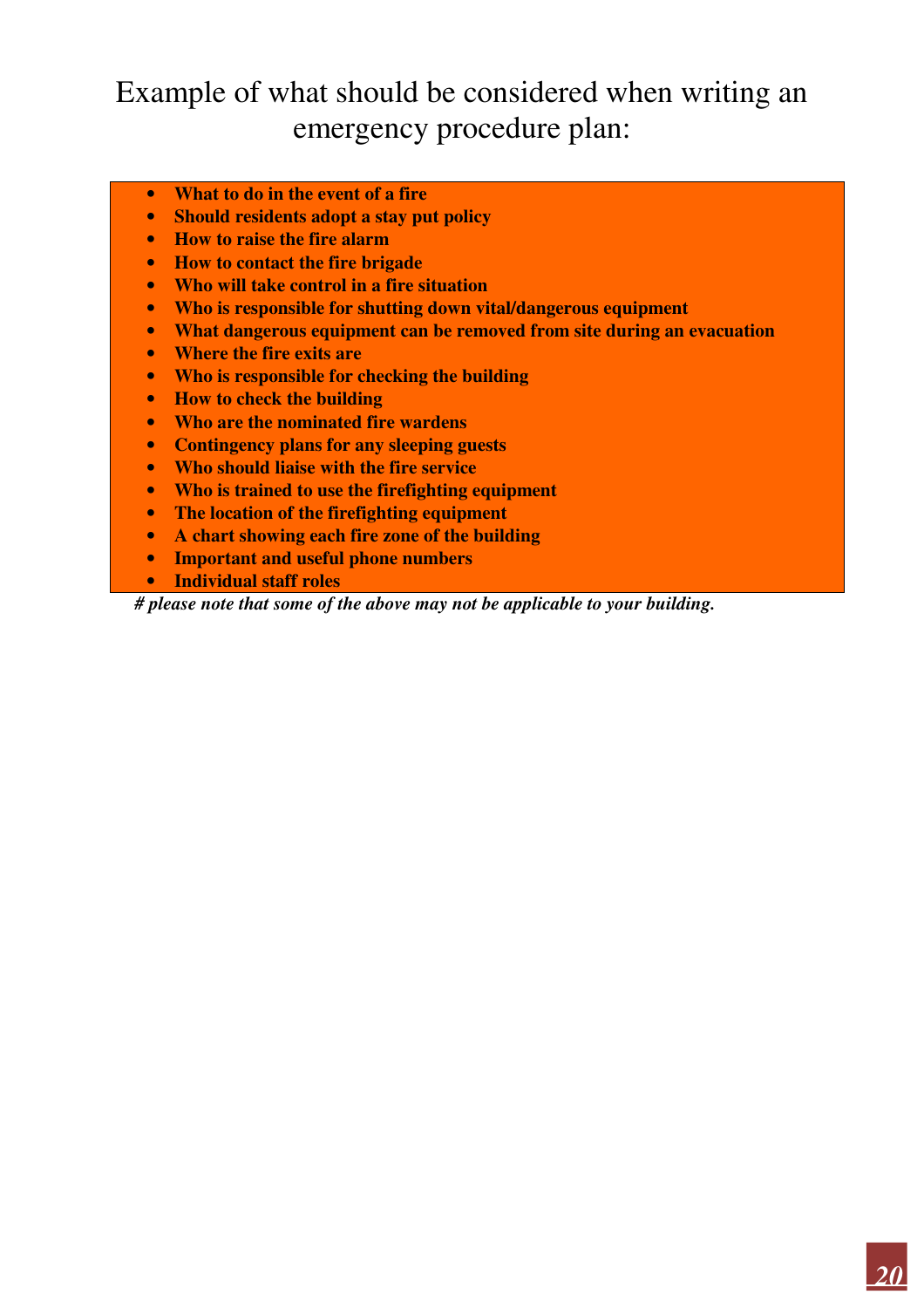## **Fire hazards, elimination or control measures and relevant codes of practice**

#### **Fire Hazard Prompt List (Table 1)**

This annex sets out a list of fire hazards that are normally considered in the fire risk assessment. Typical key measures for the elimination or control of each hazard are given, along with some relevant codes of practice or guidance documents. Government guidance documents in support of the relevant fire safety legislation also give guidance on those matters.

This prompt-list is not necessarily exhaustive, particularly in respect of measures for control and elimination of fire hazards, and there might be a need to consider further hazards and measures to prevent fire in the course of the fire risk assessment, particularly if work processes give rise to more specific fire hazards. Similarly, the codes of practice and guidance documents referenced are intended only to comprise a representative sample of those available.

#### **Key factors to consider in assessment of means of escape (Table 2)**

This table shows the key factors that should always be explicitly considered in assessment of means of escape. Most of the factors are quite broad and encompass a number of more specific issues.

These key factors can be used as a form of prompt-list and should, therefore, normally be shown in the documented fire risk assessment

Guidance on means of escape is contained in Government guidance documents that support the relevant fire safety legislation.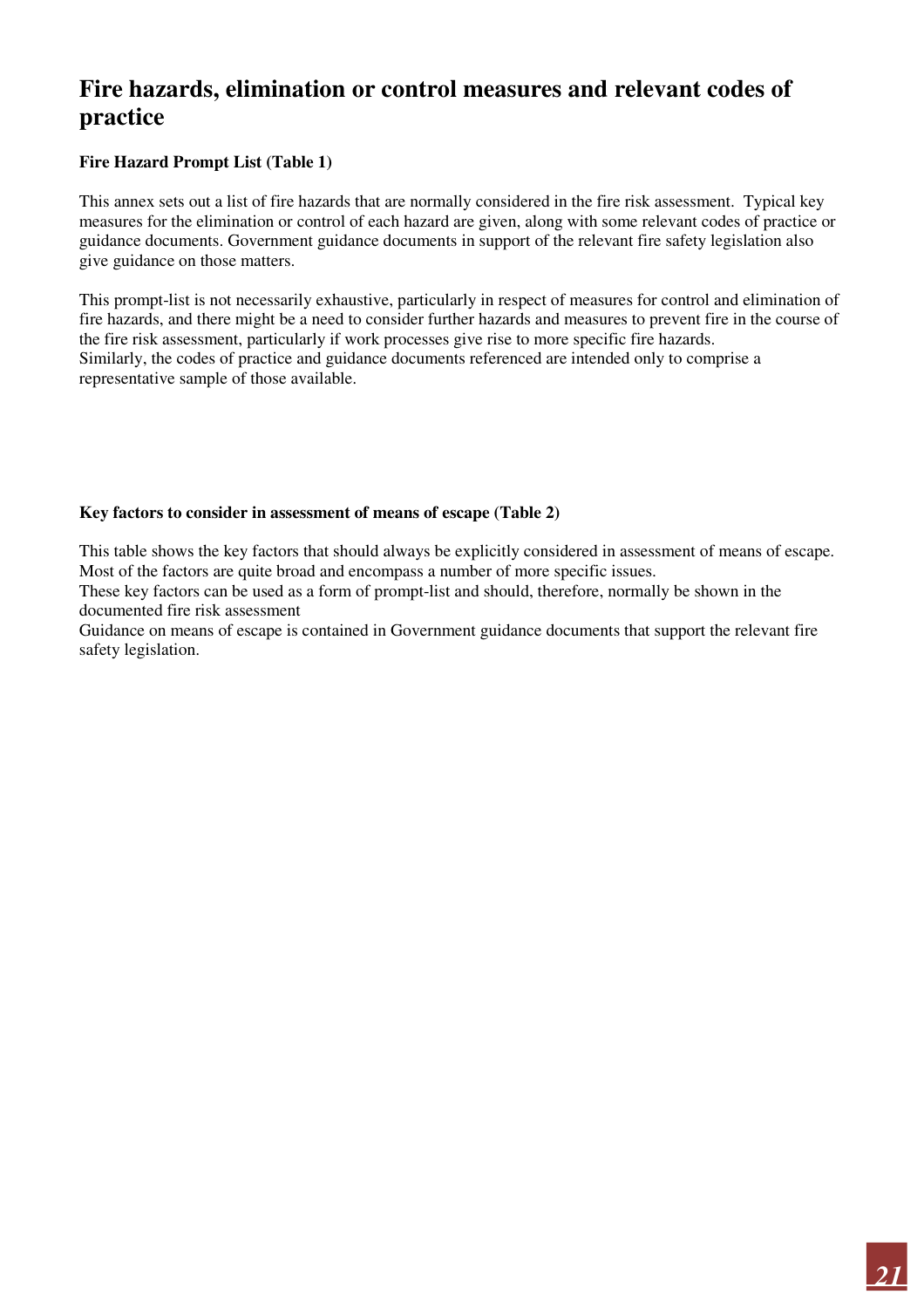## **Fire hazards, elimination or control measures and relevant codes of practice**

#### **Table 1**

| <b>Fire Hazard</b>       | Key measures for control or<br>elimination of the fire | Relevant code of practice or guidance     |
|--------------------------|--------------------------------------------------------|-------------------------------------------|
| <b>Electrical faults</b> | Periodic inspection and testing of fixed               | IEE Guidance note [22].                   |
|                          | electrical installations                               | IEE Guidance of practice for in-service   |
|                          | Portable appliance testing (PAT).                      | inspection and testing of electrical      |
|                          | Employees and visitors use of their own                | equipment [23].                           |
|                          | electrical equipment.                                  | HSE HSG 107 [24].                         |
|                          | Reduction in the quantity of                           | Portable appliance testing:               |
|                          | extension/trailing leads and adaptors.                 | www.hse.gov.uk/myth/july.htm              |
| Smoking                  | Arrangements for those who wish to                     |                                           |
|                          | smoke.                                                 |                                           |
|                          | Prohibiting or limitation of smoking.                  |                                           |
| Arson                    | Basic security measures to prevent                     | The prevention and control of arson [25]. |
|                          | malicious ignition by outsiders.                       |                                           |
|                          | Avoidance of unnecessary fire load in                  |                                           |
|                          | close proximity to the premises.                       |                                           |
| Improper use of          | Avoidance of use of portable heating                   |                                           |
| portable heaters         | devices as far as being practical.                     |                                           |
|                          | If portable heaters are to be used,                    |                                           |
|                          | avoidance of the most dangerous type.                  |                                           |
|                          | Suitable measures to minimize the                      |                                           |
|                          | likelihood of ignition of combustible                  |                                           |
|                          | materials.                                             |                                           |
| Faults in fixed          | Regular maintenance of heating                         |                                           |
| heating installations    | installations.                                         |                                           |
| Use of cooking           | Suitable design of cooking areas.                      | Cooking equipment [26].                   |
| appliances               | Suitability of fire extinguishers to tackle            |                                           |
|                          | small fires.                                           | Fire risk assessment-catering extract     |
|                          | Regular removal & replacement of filters               | ventilation.                              |
|                          | and cleaning of extractors.                            |                                           |
| Lighting                 | Provide lighting protection systems if                 | <b>BS EN 62305</b>                        |
|                          | likelihood of a lighting strike.                       |                                           |
| Contractors              | Suitable fire safety conditions in contracts           | Standard fire precautions for contractors |
| operations and hot-      | with outside contractors.                              | engaged on crown works [28].              |
| works by                 | Suitable control over outside contractors              | Fire prevention on construction sites     |
| maintenance staff        | while on the premises.                                 | $[29]$ .                                  |
|                          | Suitable control over hazardous activities             | Fire safety on construction [30].         |
|                          | by in-house maintenance personnel, such                |                                           |
|                          | as hot-works involving cutting, welding                |                                           |
|                          | or the use of blowlamps etc.                           |                                           |
| Poor housekeeping        | Separation of combustible materials from               |                                           |
| and inadequate           | ignition sources                                       |                                           |
| control over general     | Avoidance of unnecessary &                             |                                           |
| fire hazards             | inappropriate build up and storage of                  |                                           |
| associated with work     | waste or combustible materials.                        |                                           |
| activities.              | Appropriate storage of hazardous                       |                                           |
|                          | materials.                                             |                                           |
|                          | Correct maintenance in the work place.                 |                                           |
|                          | Routine safety inspections.                            |                                           |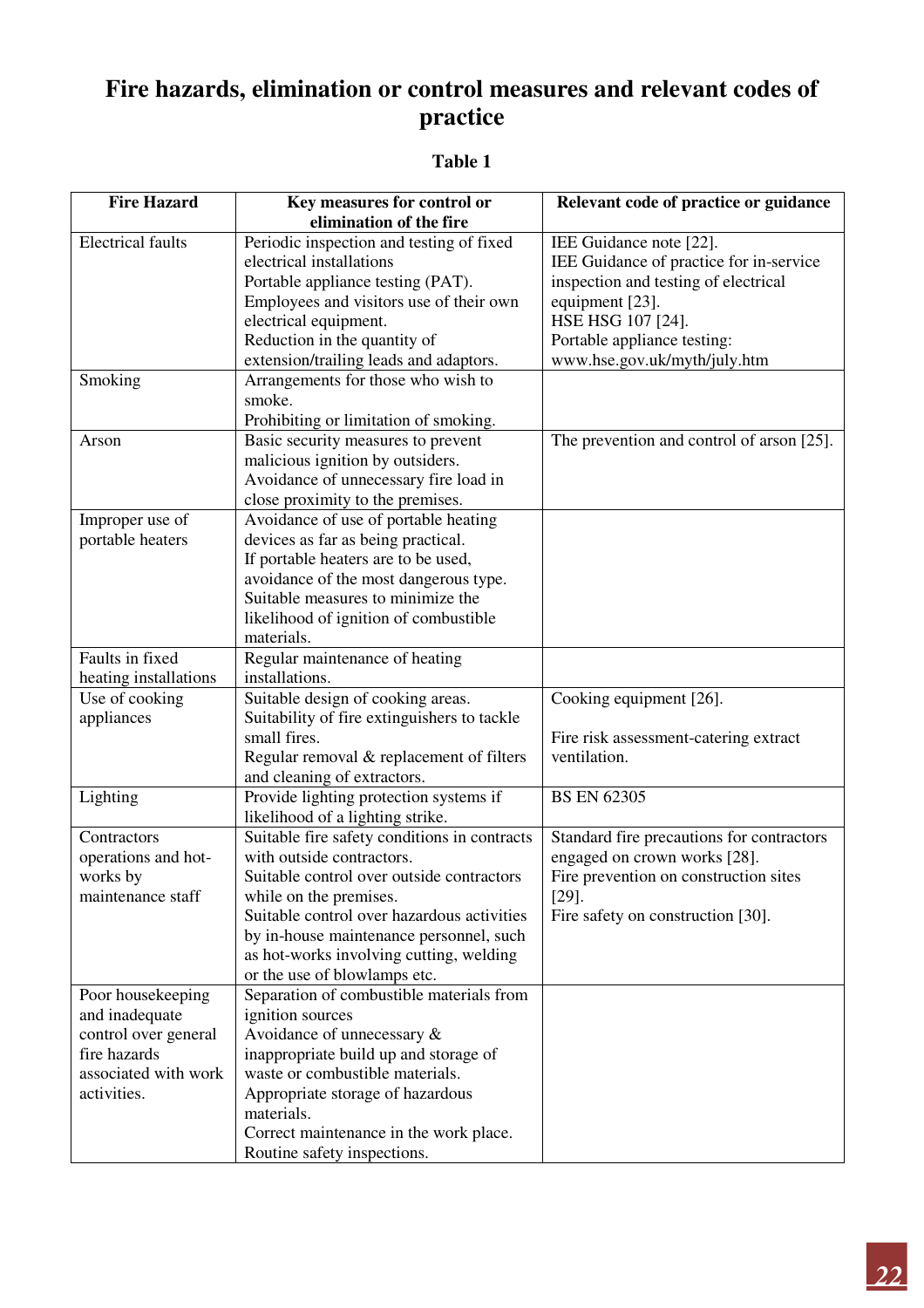## **Key factors and specific issues to consider in means of escape**

| <b>Key factor</b>       | <b>Specific issues to consider</b>                  | <b>Notes</b> |
|-------------------------|-----------------------------------------------------|--------------|
| Design of escape        | Do escape routes lead to a final exit?              |              |
| routes                  | Do doors on the escape routes open in the           |              |
|                         | direction of travel?                                |              |
|                         | Are doors on the escape routes fitted with          |              |
|                         | appropriate panic bolts or latches?                 |              |
|                         | Will occupants of inner rooms be aware of a fire    |              |
|                         | within the premises?                                |              |
|                         | Do any revolving or sliding doors have suitable     |              |
|                         | by-pass doors where necessary?                      |              |
| Distances of travel     | Are travel distances reasonable?                    |              |
|                         | Are travel distances in dead ends suitably          |              |
|                         | limited?                                            |              |
| Protection of escape    | Are escape routes, such as staircases, dead end     |              |
| routes                  | corridors, bedroom corridors etc., protected?       |              |
|                         | Are all fire resisting doors properly self-closing, |              |
|                         | kept locked shut or only held open by suitable      |              |
|                         | correctly functioning automatic door release        |              |
|                         | mechanisms?                                         |              |
| Adequate provision of   | Is there is sufficient number of fire exits and     |              |
| exits and escape routes | escape routes?                                      |              |
|                         | Are the number and widths of fire exits and         |              |
|                         | escape routes sufficient for the number of          |              |
|                         | occupants?                                          |              |
| Exits easily and        | Are fire exits easily opened without the use of a   |              |
| immediately operated    | key?                                                |              |
| (opened)                | Is there only a single means of securing each fire  |              |
|                         | exit?                                               |              |
|                         | Where necessary do the means of securing fire       |              |
|                         | exits comprise of panic bolts or latches?           |              |
|                         | Where electronic locking devices are used, are      |              |
|                         | their use acceptable and the communication          |              |
|                         | between the secured door and fire alarm             |              |
|                         | monitored and maintained?                           |              |
| Escape routes clear of  | Are escape routes kept clear and unobstructed?      |              |
| obstructions and        | Are adequate widths of corridors and any other      |              |
| hazards                 | escape route maintained at all times?               |              |

## **Table 2**